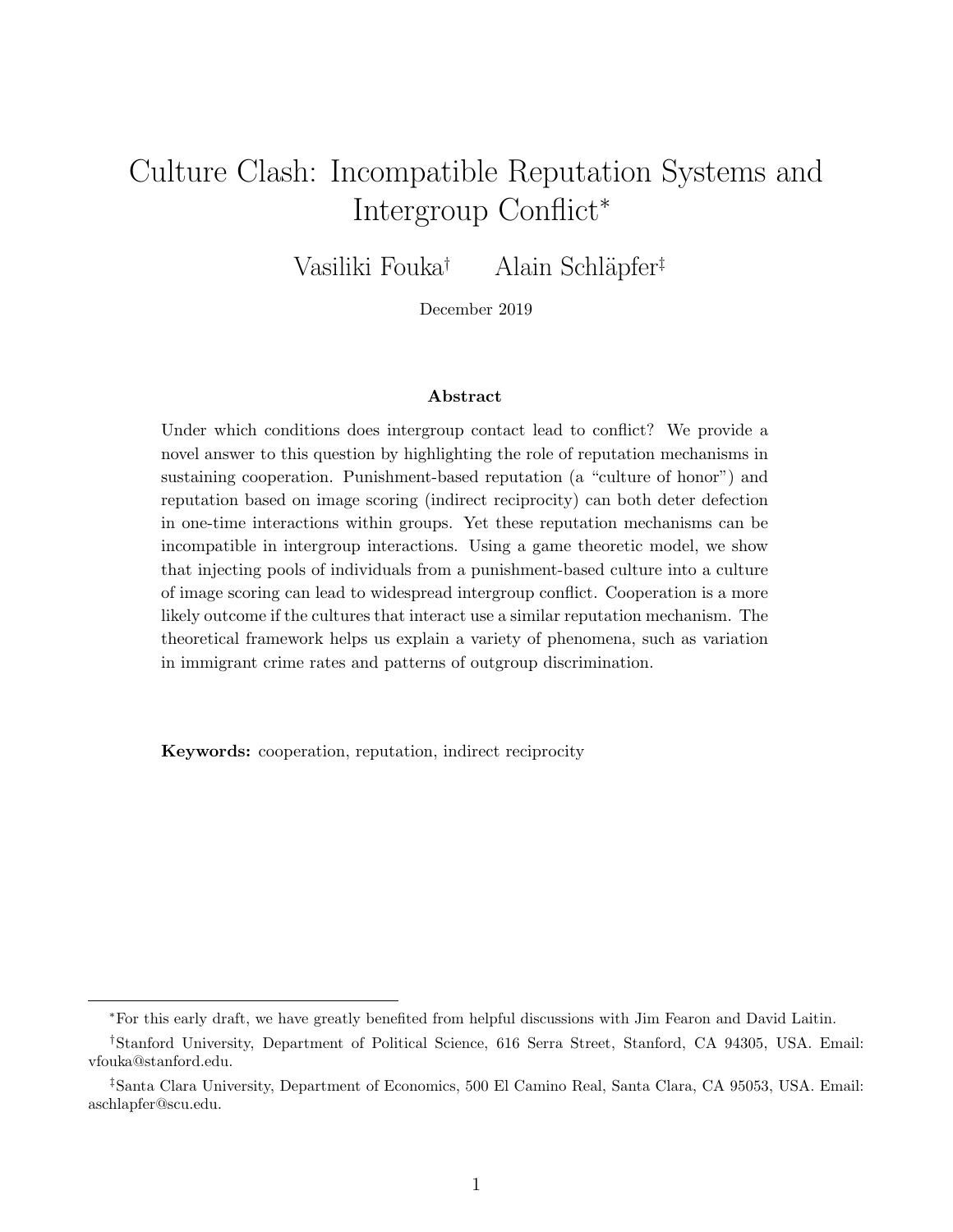## Introduction

The study of cooperation and conflict is central in the social sciences. Political scientists have strived to explain why and when conflict occurs, identifying factors such as differential access to resources (Bates [1983;](#page-28-0) Gellner [1983\)](#page-30-0), the role of formal and informal institutions and political entrepreneurs (Fearon and Laitin [1996;](#page-29-0) Gagnon Jr [1994;](#page-30-1) Laitin [1995\)](#page-31-0) or group identity (Sambanis and Shayo [2013\)](#page-32-0). Economists and evolutionary biologists have focused on a different side of the same puzzle, trying to understand how unrelated individuals manage to sustain large-scale cooperation in one-time interactions (Nowak and Sigmund [1998b;](#page-32-1) Fehr and Gächter [2000;](#page-29-1) Fehr and Fischbacher [2003;](#page-29-2) Dal Bó [2005;](#page-29-3) Henrich et al. [2006\)](#page-30-2). A central finding in these literatures is that the emergence of cooperation can be explained by the role of reputation. Here, we advance the hypothesis that reputational considerations that can sustain cooperation within groups can lead to the breakdown of cooperation across groups. In particular, incompatibility in terms of the role that reputation plays in different societies can be one of the drivers of intergroup conflict.

The informational content of reputations varies across cultures. In punitive reputation systems, individuals punish defectors in order to gain a reputation as being "tough", ensuring that future co-players will cooperate (Sigmund, Hauert, and Nowak [2001;](#page-32-2) Brandt, Hauert, and Sigmund [2003;](#page-28-1) dos Santos, Rankin, and Wedekind [2011\)](#page-29-4). In cultures with image scoring, or cooperation-based reputation, defectors gain a negative image, triggering other group members to avoid them in future interactions (Nowak and Sigmund [1998a;](#page-31-1) Milinski, Semmann, and Krambeck [2002;](#page-31-2) Sylwester and Roberts [2013\)](#page-32-3). Previous research has shown that both these systems can independently support cooperation within a group (Schläpfer [2018\)](#page-32-4) and evidence from cross-cultural research suggests variation across societies in terms of the relative importance of each reputation system (Leung and Cohen [2011\)](#page-31-3).

What happens when individuals from a society reliant on punishment-based reputation find themselves in a society of image scoring? With globalization, the lowering of transportation costs and rising immigration flows, intergroup contact is becoming more frequent. Unlike theories suggesting positive effects of contact on intergroup relations (Allport [1954\)](#page-28-2), we propose that cultural incompatibility in terms of reputation systems can hinder intergroup cooperation and promote de-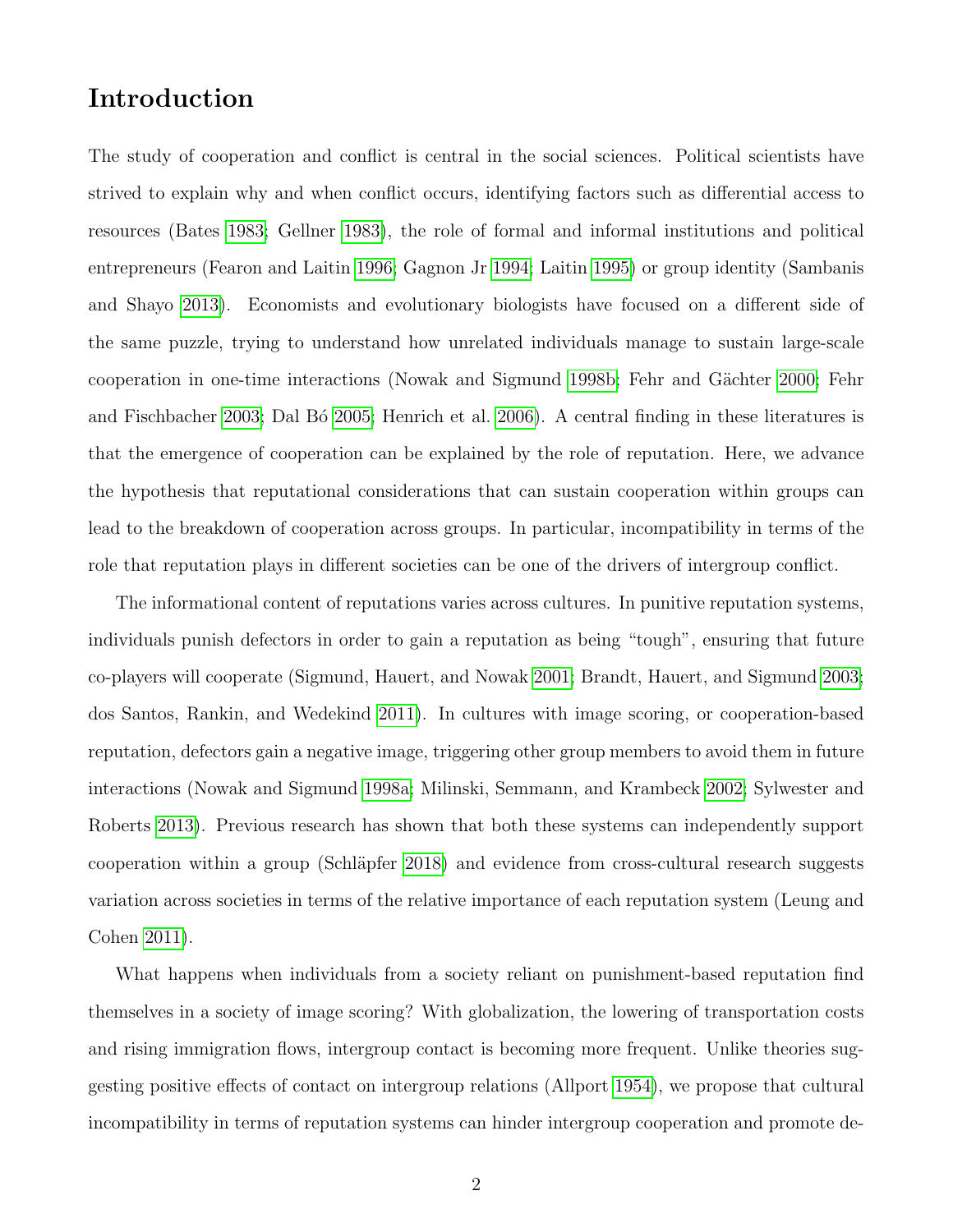viant behavior, avoidance and conflict. The intuition behind this is simple. In punishment-based cultures, individual punishment of deviant behavior is encouraged. Individuals who don't punish are considered "weak" and can be exploited. In societies of image scoring cooperative behavior is prescribed directly, with no immediate role for individual punishment. Members of a society with punishment-based reputation then lack incentives to cooperate in interactions with members of a society of image scoring, triggering the latter to avoid such interactions altogether.

We build a game theory model based on a social matching game to formalize these ideas. In the model, players are matched in pairs each period to play a prisoner's dilemma followed by a punishment phase. The number of players in a group is large so that the same pair rarely interacts twice, implying that direct reciprocity is unlikely to sustain cooperation. We first derive conditions under which either type of reputation system can support a cooperative equilibrium within a group. We then consider interactions across group boundaries, with each group relying on their distinct reputational mechanism. We show that, as long as both groups use the same type of reputation, cooperation across groups can be sustained under conditions that are somewhat tighter than in the within group case. When both groups rely on cooperation-based reputation, players cooperate in intergroup interactions to maintain the reputation of being "nice" within their own group. Similarly, when reputation is punishment-based in both groups, players punish in intergroup interactions in order to appear "tough" to their own peers, supporting an equilibrium of mutual cooperation. Such a cooperative equilibrium does not exist if groups differ in terms of their reputation systems, since members of the punishment-based group have no incentives to cooperate in intergroup interactions.

We show that the model's predictions are compatible with a number of empirical patterns. Variation in imprisonment rates of second generation immigrants in the US can be explained by origin country averages in the importance of being respected, which proxies for reliance on a punishment-based reputation. This holds even after controlling for GDP per capita and crime rates in the country of origin. The distance between countries in terms of the importance placed on respect is a predictor of bilateral discrimination. Consistent with the model, discrimination is more pronounced among members of relatively more cooperation-based societies towards members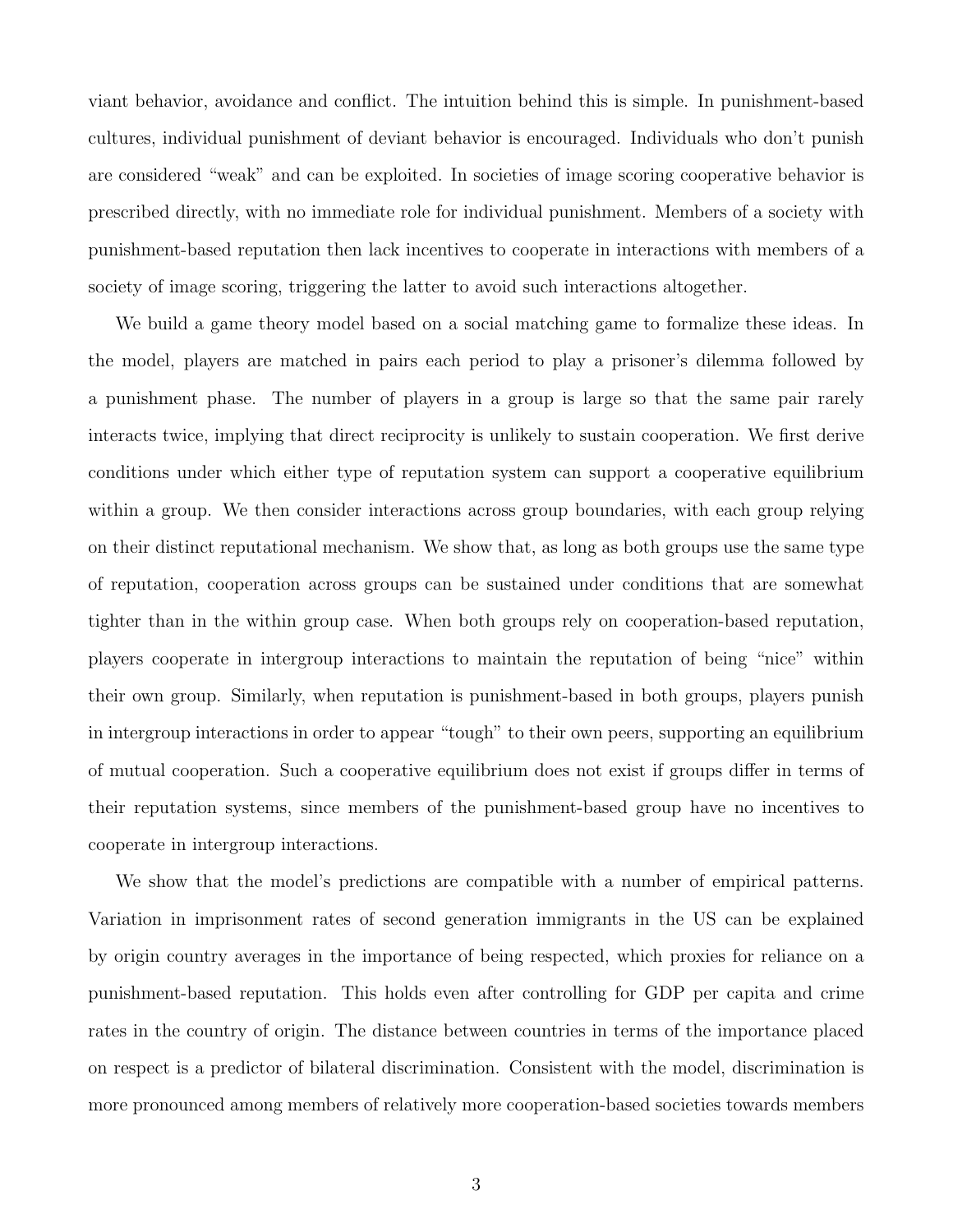of relatively more punishment-based societies, rather than vice versa. These patterns cannot be explained by bilateral economic differences or differences between countries in other dimensions of culture.

Cross-cultural differences in the role of punishment have been studied in the context of be-havioral experiments, most notably by Henrich et al. [\(2006\)](#page-30-2). Herrmann, Thöni, and Gächter [\(2008\)](#page-30-3) demonstrate substantial variation in the role of anti-social punishment across societies in the context of a public goods game. Since punishment is meted anonymously, this study does not allow a role for reputational considerations in shaping punishment decisions. Closer to our setup, Brooks, Hoff, and Pandey [\(2018\)](#page-29-5) show that reputational considerations can impede coordination on socially optimal conventions across, but also within cultural groups.

This study contributes to at least four additional strands of literature. First, studies on reputation-based cooperation have focused on showing that indirect reciprocity (Nowak and Sigmund [1998a;](#page-31-1) Milinski, Semmann, and Krambeck [2002;](#page-31-2) Sylwester and Roberts [2013\)](#page-32-3) and punishment (Sigmund, Hauert, and Nowak [2001;](#page-32-2) Brandt, Hauert, and Sigmund [2003;](#page-28-1) dos Santos, Rankin, and Wedekind [2011\)](#page-29-4) can sustain cooperation in one-shot interactions. The possibility that both these types of reputation can co-exist and evolve endogenously has been established theoretically by Schläpfer [\(2018\)](#page-32-4). To our knowledge, no study considers the theoretical implications of "mixing" of reputation systems in the context of intergroup contact, and specifically the pernicious effects that mixing can have for intergroup cooperation.

Second, several theories of conflict consider the role of differences across groups that can lead to clashes. These can range from access to power (Horowitz [1985\)](#page-30-4), economic opportunities (Bates [1983;](#page-28-0) Gellner [1983\)](#page-30-0) or ethnic identification (Sambanis and Shayo [2013\)](#page-32-0). To these explanations we add the role of cultural differences, focusing specifically on the mechanisms through which each group solves the problem of ingroup cooperation.

Third, our conclusions have implications for the study of intergroup conflict in the context of immigration. Various studies on attitudes towards immigrants and refugees show that citizens of western countries tend to discriminate against Middle Eastern, Balkan and Eastern European immigrants (Hainmueller and Hangartner [2013;](#page-30-5) Bansak, Hainmueller, and Hangartner [2016\)](#page-28-3). Along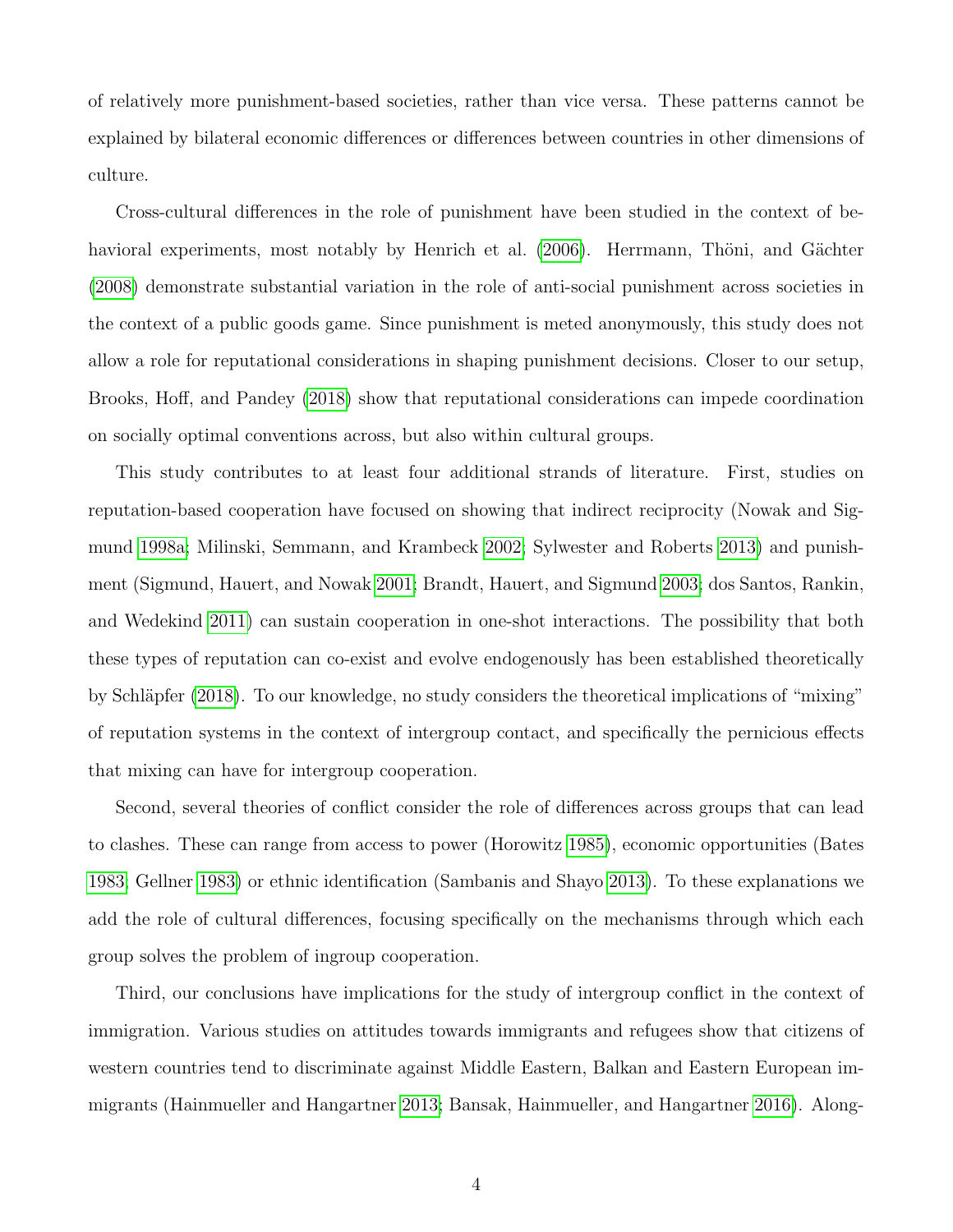side religion, our paper identifies cultural incompatibility (Huntington [1996\)](#page-31-4) as an additional factor that can drive conflict between immigrants and natives.

Finally, the paper relates to a growing literature in economics and political science on the formation and implications of culture. Several studies have tied cross-societal differences in patterns of cooperation and conflict to differences in social structure (Moscona, Nunn, and Robinson [2017;](#page-31-5) Moscona, Nunn, and Robinson [2019;](#page-31-6) Enke [2019\)](#page-29-6) or underlying payoff structures that vary across societies (Bednar and Page [2007;](#page-28-4) Bednar and Page [2018\)](#page-28-5). We provide a complementary explanation for such differences based on the role of reputation. We also extend the scope of the research question, from identifying variation in culture, to studying the implications of this variation for cross-cultural contact.

The rest of the paper proceeds as follows. We start by presenting qualitative evidence on cross-cultural variation in reputation systems. We then discuss cases in which the interaction of punishment-based and cooperation-based societies leads to deviant behavior on the part of the former and avoidance on the part of the latter, often resulting in intergroup conflict. Next, we present the theoretical model and empirical patterns consistent with its predictions. The final section concludes and discusses paths to future research.

### Punishment-based and cooperation-based reputation

Reputational considerations have been identified as a fundamental driver of human cooperation by a large literature in the social sciences (Fearon and Laitin [1996;](#page-29-0) Milinski, Semmann, and Krambeck [2002;](#page-31-2) Dal B´o [2005\)](#page-29-3). Cooperation can be efficiently sustained through different types of reputation systems. On the one hand, building the reputation of someone who punishes transgressions against them can effectively deter cheating in future interactions. On the other, cooperation can be achieved if individuals build a reputation of someone who cooperates, and avoid interactions with non-cooperators. Schläpfer [\(2018\)](#page-32-4) shows that these are two distinct reputation systems that can sustain different cooperative equilibria.

The best known examples of punishment-based reputation systems are cultures of honor. In societies of honor, individuals (primarily men) are sensitive to insult, attacks on family (especially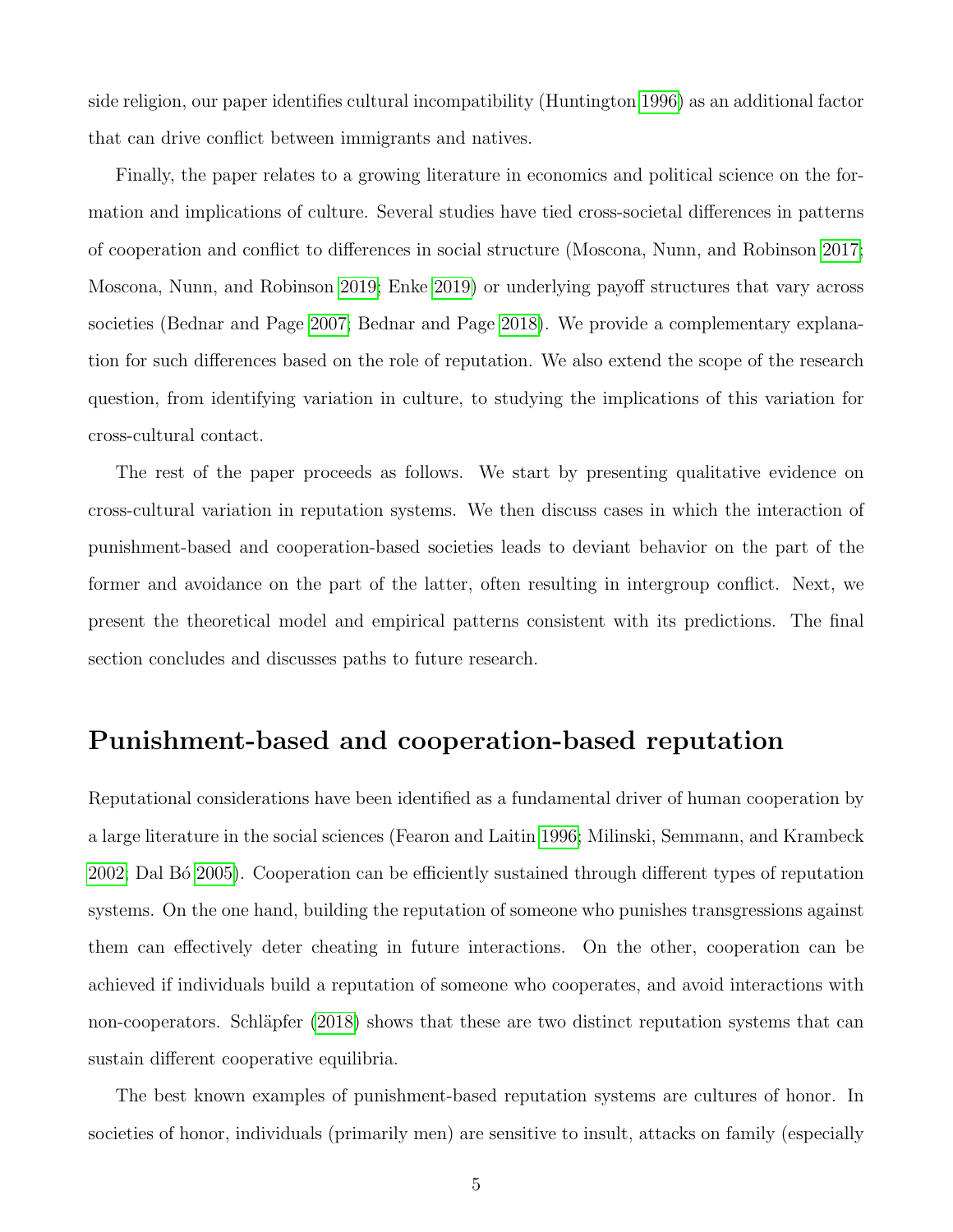female family members) or property, and are willing to use violence to defend their reputation against those who slight them. Failure to punish personal insult results in a loss of reputation that is shameful for the individual and implies loss of status in the community. Punishment can take the form of honor killings, and can escalate into vendettas, or tit-for-tat situations in which the punisher (or his family members) are punished by the punishee. Societies of honor have been studied by ethnographers in the Mediterranean (Campbell [1964;](#page-29-7) Boehm [1984\)](#page-28-6), the Middle East (Stewart [1994\)](#page-32-5) and Central Asia (Keiser [1991\)](#page-31-7), and are commonly associated with subsistence systems reliant on pastoralism. Cultural psychologists Nisbett and Cohen have identified a culture of honor descending from Scotch-Irish farmers as one of the roots of violence in the US South (Nisbett and Cohen [1996;](#page-31-8) Grosjean [2014\)](#page-30-6). While violence and blood killings have been given much emphasis in the anthropological literature, they correspond to deviations rather than to the everyday experience of honor-based societies. The threat of punishment is what sustains cooperation and deters transgressors. The sociological study of Gould [\(2000\)](#page-30-7) in Corsica, an honor society known for vendettas, demonstrated that the frequency of honor killings was very low in practice.

Leung and Cohen [\(2011\)](#page-31-3) identify a different reputation system in *cultures of face*. In such cultures, often thought to be characteristic of Asian societies, a person's dignity is defined not by their ability to defend their honor, but by behaving appropriately within the system in which they are embedded. "Losing face" (Hamamura et al. [2009\)](#page-30-8) and the associated shame is in such cases the threat that sustains proper behavior. Unlike in honor cultures, it is not incumbent on victims of aggression to redress grievances themselves (Leung and Cohen [2011\)](#page-31-3). Abstinence from punishment of transgressors is also a characteristic of cultures of dignity. In response to offense, an aggrieved member of a culture of dignity may "exercise covert avoidance, quietly cutting off relations with the offender without any confrontation" (Campbell and Manning [2014,](#page-29-8) [2018\)](#page-29-9). Avoidance and toleration, for example of accidental personal injuries, distinguish cultures of face and dignity from cultures of honor. Unlike societies of face, societies of dignity resort to these behaviors not out of reputational considerations, but out of internalized moral norms (Kim and Cohen [2010\)](#page-31-9). Reputational considerations and avoidance of transgressors may, however, coexist as strategies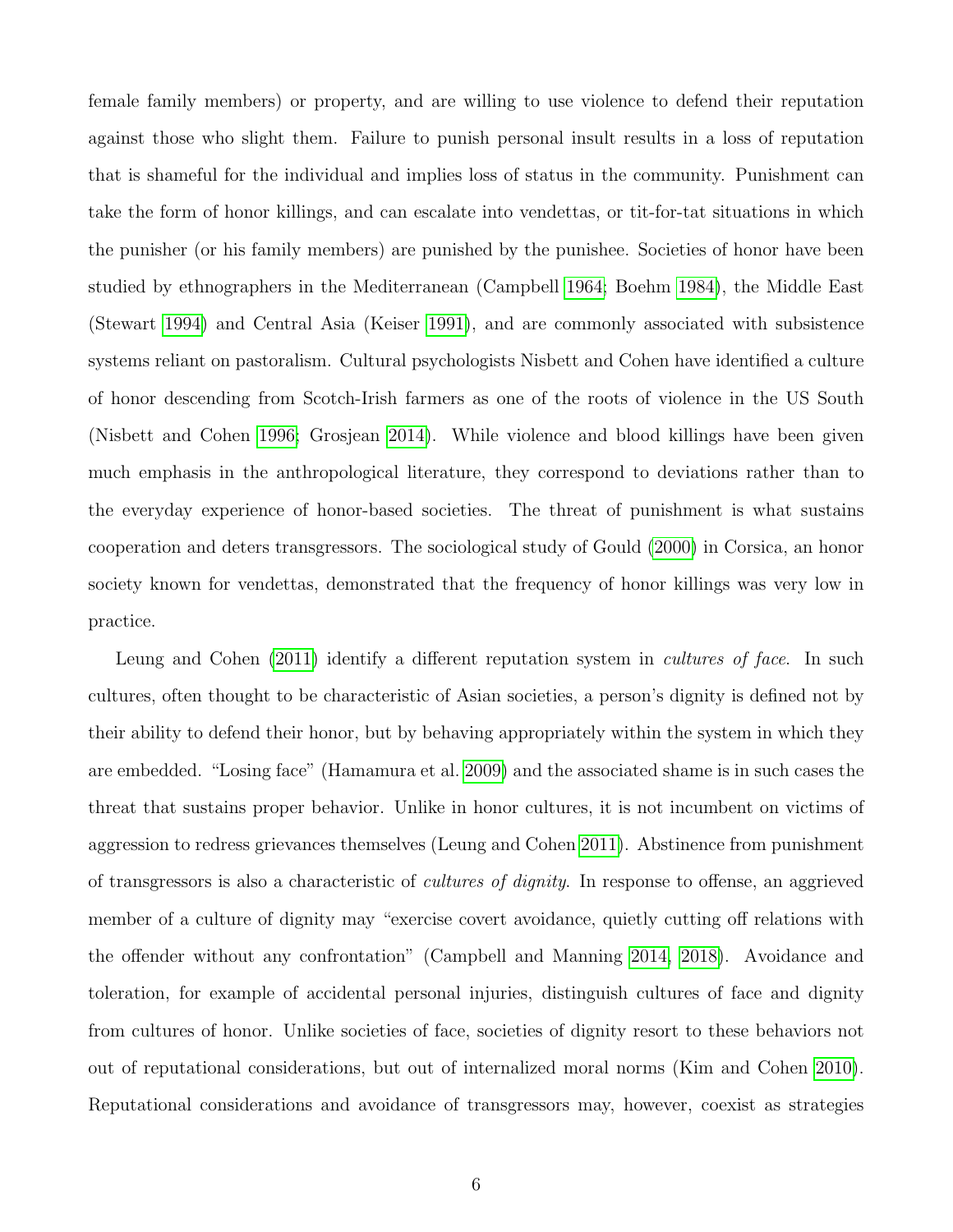sustaining cooperation.

# Cross-cultural interactions and cultural incompatibility

What happens when societies reliant on different reputation systems interact? A characteristic example is provided by conflicts between pastoralists and agriculturalists, the former relatively more reliant on punishment to sanction offenders and maintain honor (Figueredo et al. [2004\)](#page-30-9). Farmerherder conflicts have been documented since antiquity (Turchin [2005\)](#page-33-0) and are still a perennial problem in parts of the world, such as the region of the Sahel in Africa. As examples of lowintensity conflicts (LIC), they have been extensively analyzed by geographers, anthropologists and political scientists (Little [1992;](#page-31-10) Thébaud and Batterbury [2001;](#page-33-1) Turner [2004\)](#page-33-2). While climate, uneven access to state institutions and fights over resources have been documented as triggers of these conflicts, participants themselves have identified cultural differences as additional causal factors (Ofuoku and Isife [2009\)](#page-32-6). Surveys of farmers and herders often reveal damage of crops initiated by pastoral groups as the point of onset of the conflict (Turner et al. [2006\)](#page-33-3). To such actions, farmers often reply with fencing and cutting access of herders to their crops and water resources. And while, sometimes extreme, violence of herders has often been documented (Benjaminsen, Maganga, and Abdallah [2009\)](#page-28-7), equivalent retaliating actions on the part of farmers are rarer. In certain cases farmers have migrated out of a region in order to avoid herders' violence against them (Tonah [2006\)](#page-33-4). This example illustrates a pattern that we analyze more systematically in the rest of the paper: when societies reliant on punishment interact with societies reliant on image scoring, the former have an incentive to commit offenses against the latter, since punishment does not anymore function as deterrent. Image scoring societies respond with avoidance and shunning. The ensuing conflict is not due to the higher propensity of pastoral societies to commit violence. As Ellickson [\(1991\)](#page-29-10) shows in the case of rural Shasta county in California, herding societies are able to enforce norms of cooperation and face instances of within group conflict only when the group is infiltrated by outsiders, unfamiliar with those norms.

Aggression, avoidance, and the breakdown of cooperation ensue in other situations of crosscultural contact, such as immigration. Often, that is the case when immigrants from punishment-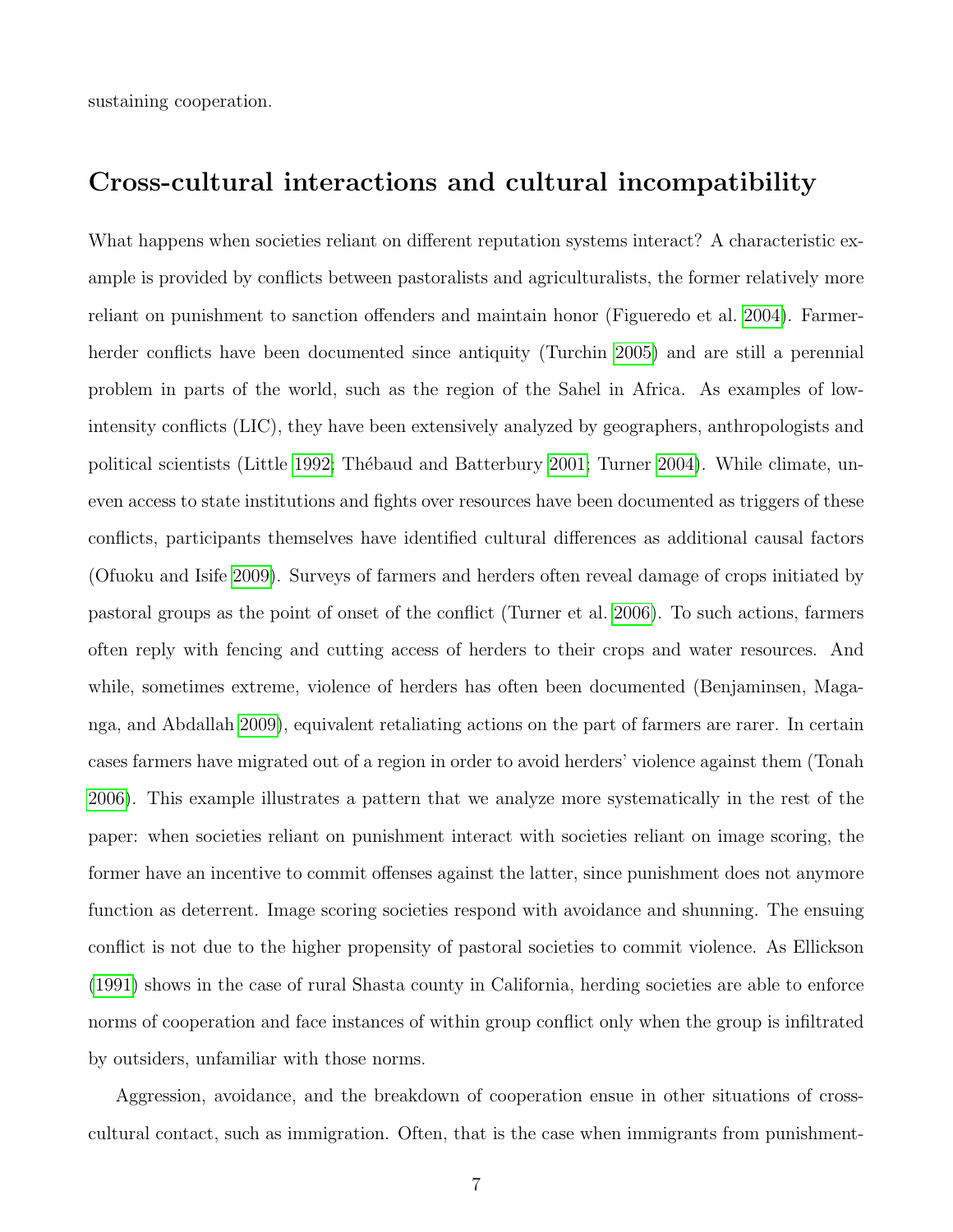based societies move to cooperation-based societies commonly found in the Western world. The lack of *acculturation* has been identified as a candidate reason behind immigrant delinquency in the sociological literature (Vega et al. [1993\)](#page-33-5). While the concept can broadly refer to psychological distress from dealing with foreign norms of conduct or to transgressions that happen due to lack of familiarity with a new culture, it also applies to a more explicit clash between the cultures of natives and newcomers. One such example, the famous ethnography "Street Corner Society" describes this clash between the social structure of immigrants from rural Italy and that of the Anglo-saxon society of Boston (Whyte [2012\)](#page-33-6). Sellin [\(1938\)](#page-32-7) formulated the "culture-conflict" hypothesis that states that a group's crime rate is positively correlated with the extent of incongruity between the group's legal norms, folkways and values, and that of the host community. Shoham [\(1962\)](#page-32-8) provides evidence for this hypothesis in the context of Israel. He observes higher crime rates, specifically homicide rates, among African immigrants and attributes these findings not only to cultural distance – which was highest between that group and Israeli society compared to immigrants from e.g. Europe – but also to "the existence of a cultural tradition among the African immigrants of settling disputes by violence, a method of "self-help" which may have been more or less accepted conduct in their countries of origin" (Shoham [1962\)](#page-32-8). Similar patterns have been documented in other countries. Aronowitz [\(2002\)](#page-28-8) finds higher delinquency rates among Turkish immigrants in Berlin who score higher in a Turkish identity index that measures identification with traditional Turkish values, such as the importance of honor. Junger-Tas [\(2001\)](#page-31-11) and Bovenkerk and Fokkema [\(2016\)](#page-28-9) note the disproportional criminality rates among Morrocans, another culture of honor, in the Netherlands (a cooperation-based society). Importantly for our argument, delinquency appears to be curtailed whenever the group manages to maintain tight social control over its members by forming a form of effective ghetto (Aronowitz [2002\)](#page-28-8). That is, conditional on the characteristics of the immigrant group, delinquency increases the more opportunities group members have to interact with the broader society.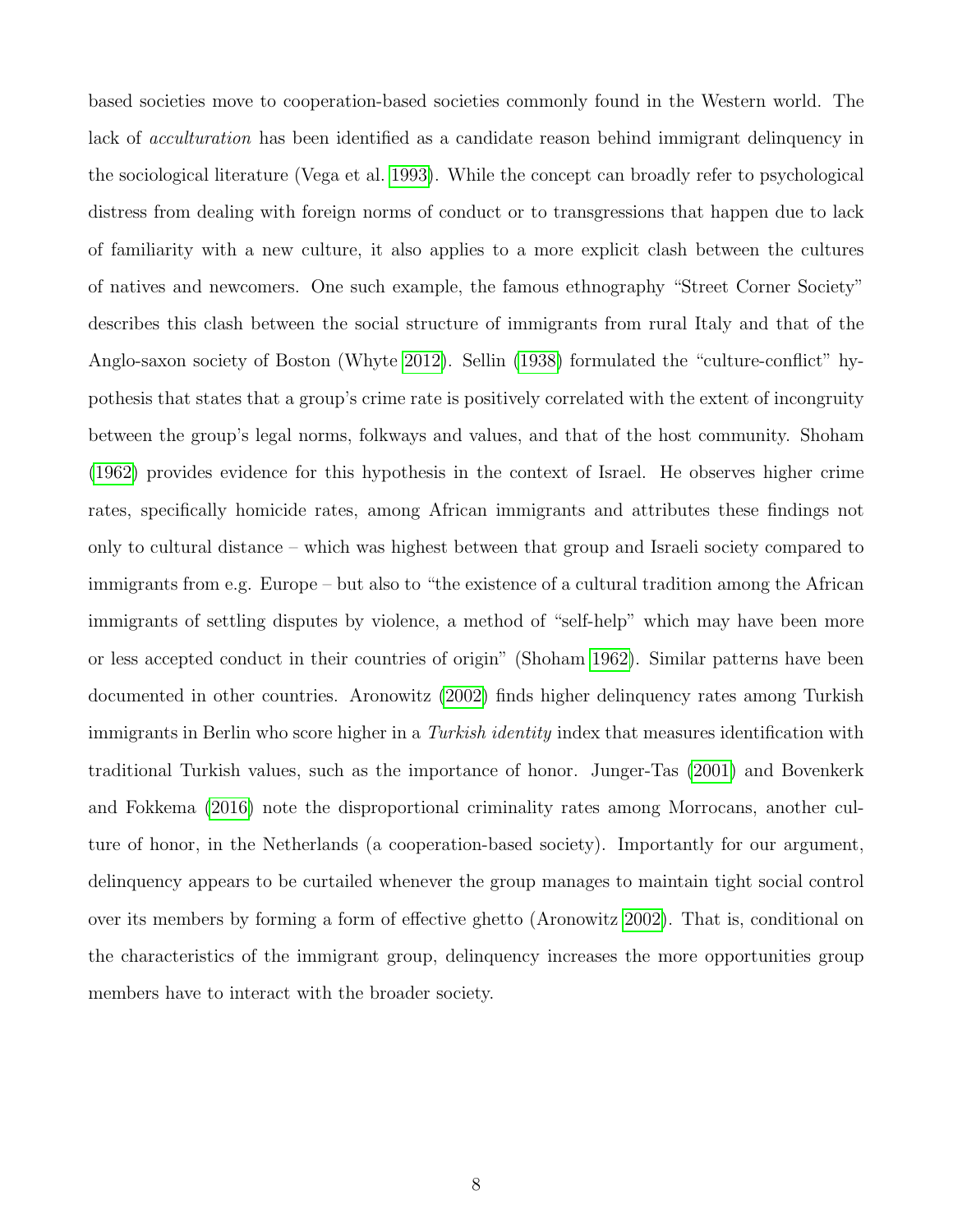## Model

We consider a group of people that are playing a social matching game. Each period, members of the group are randomly paired to play an extended prisoner's dilemma game that consists of two rounds. In the first round, players in each pair simultaneously decide whether or not to contribute 1 to a joint project. Combined contributions are then multiplied with  $R$ ,  $2 > R > 1$ , and the result equally split among the two players. Besides contributing  $(c)$  and non-contributing  $(d)$  players can also unilaterally call off the first round  $(a)$ , in which case both players earn zero profits. The resulting first round playoff matrix is then

<span id="page-8-0"></span>

|              | Table 1: First stage game |              |     |  |  |  |  |  |
|--------------|---------------------------|--------------|-----|--|--|--|--|--|
|              |                           |              | a   |  |  |  |  |  |
| $\mathbf{c}$ | $R-1, R-1$                | $R/2-1, R/2$ | 0,0 |  |  |  |  |  |
| d            | $R/2, R/2-1$              | 0.0          | 0,0 |  |  |  |  |  |
| а            | 0.0                       | 0,0          | 0,0 |  |  |  |  |  |

In the first round, jointly contributing maximizes the total payoffs that the game creates, but players have incentives to opt for the opportunistic choice d since  $R/2 > R - 1$  and  $0 > R/2 - 1$ . We study how a reputation mechanism can help groups to achieve the preferred outcome of mutual cooperation. The option of avoiding first round interactions a gives players the possibility to avoid the worst case outcome  $R/2 - 1$  without appearing opportunistic, and will play an important role in a reputational equilibrium.

After the first round game is played and outcomes are observed, each pair immediately plays a second round, where players can choose to punish their opponent. Punishment bears a cost  $k > 0$  to punisher and inflicts damage  $d > k$  to the punishee. Punishment by itself is undesirable, as it reduces the payoffs of both participants, but as will become clear, the threat of punishing non-contributors can help to incentivize players to cooperate in the first round.

We consider two types of rare distortions among players that alter payoff functions. Firstly, there are bad types, that have larger costs of contributing during the first stage than *nice* types of  $\xi > 1$ . We think of  $\xi$  as a number that is large enough so that these players do not contribute to projects in any equilibrium. Secondly, players of the *weak* type have higher cost of punishing than tough types, given by  $\mu k$ ,  $\mu > 1$ . Again, we think of  $\mu$  being a large number. We denote the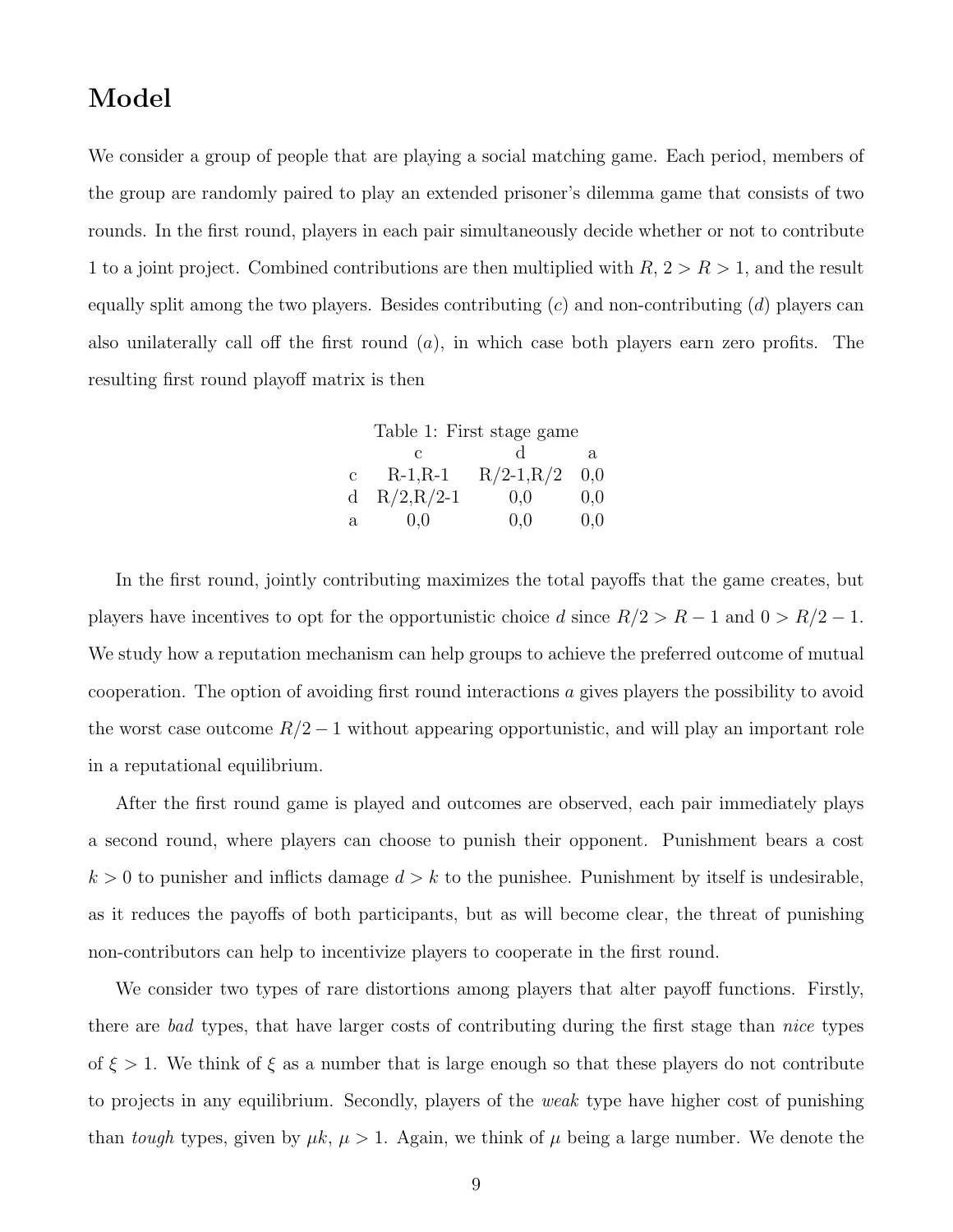share of bad types in a group with p and the share of weak types with q. These two characteristics are independent, so that the share of *nice* and *tough* players, for which the first stage payoffs are shown in Table [1,](#page-8-0) is given by  $(1 - p)(1 - q)$ . We further assume that players are infinitely lived and maximize expected payoffs valued with a time discount factor  $\delta \leq 1$ .

We assume that groups are large so that the same individuals are rarely matched twice. This ensures that direct reciprocity – that is, cooperating with an opponent if this opponent has cooperated in the same pairing in the past – can only play a minor role, and we fully abstract from it. Cooperation can instead be sustained through indirect reciprocity. Groups can use a reputation mechanism to induce *nice* players to cooperate and contribute. We view reputation as a collective institution, which requires members of the group to observe, record, and transmit information about past actions of all group members. A reputation mechanism is thus a group-specific characteristic. We consider two types of reputation mechanisms: cooperation-based reputation that relies on information about players' actions during the first round of games, and punishment-based reputation that draws from information about second round actions. We now consider each mechanism in turn, assuming that a group does not have sufficient informational capacity to use both types of reputation at the same time, but instead has to rely on one of the two.

#### Sustaining cooperative equilibria with reputation

We first consider how a cooperation-based reputation (coop-rep) can help a group to sustain cooperation among nice players. Such a reputation can be formed if a group keeps track of first round actions of its members. We consider a simple binary form of image scoring, where a player's reputation turns positive  $(coop+)$  if they play c and contribute, and it turns negative  $(coop-)$  if they play d. If any of the two players chooses to avoid a, then the first round is called off and neither player's reputation is updated. A player's reputation is publicly available, so that every player can condition their actions on the reputation of their opponent.

Given a sufficiently high value of  $\mu$ , bad players will never contribute, but we can derive conditions under which an equilibrium exists where nice players contribute whenever they are paired with each other. Consider a strategy profile where nice players play c with any opponent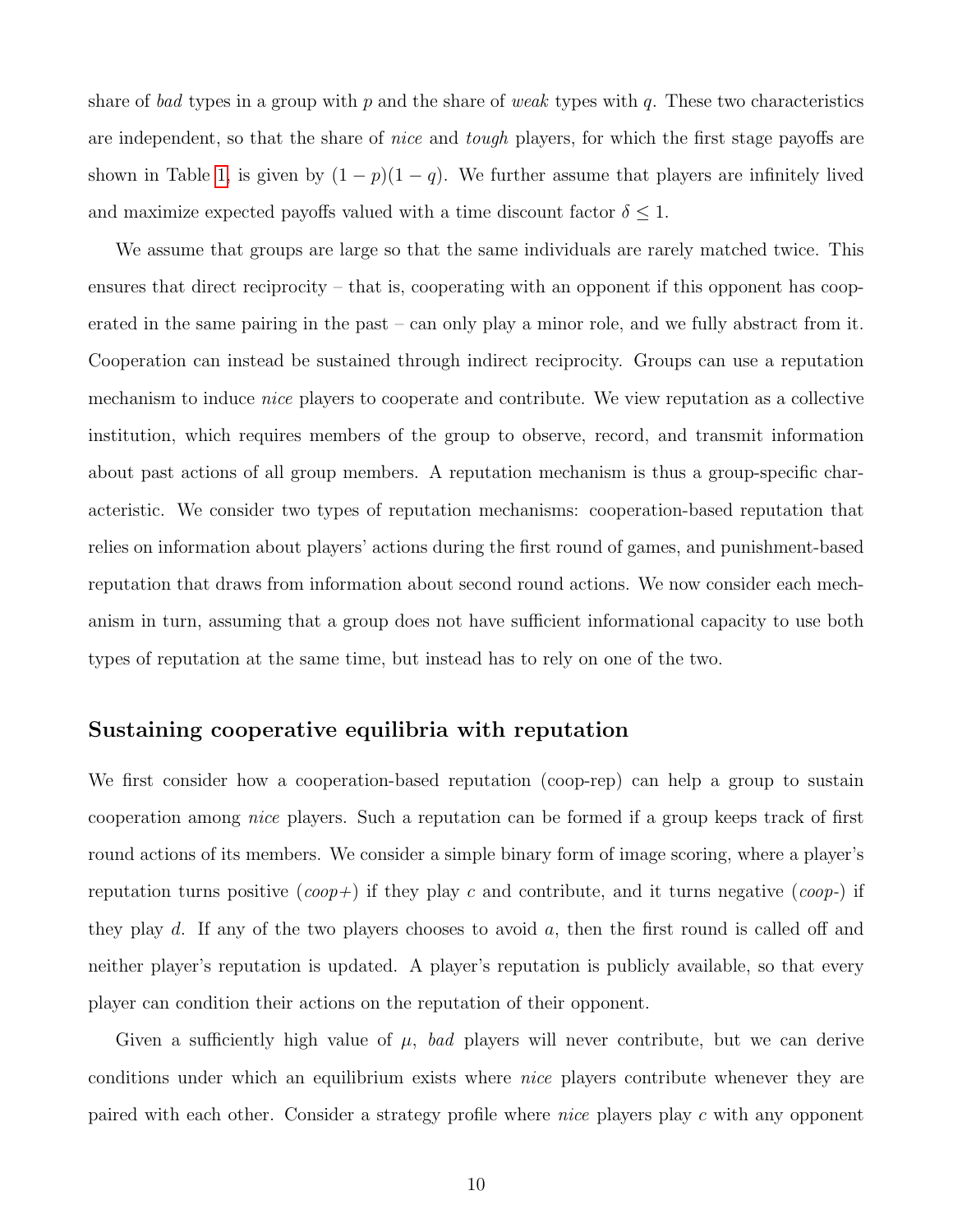with  $coop+$ , and they avoid first round interactions with  $coop-$  players. Since punishment is costly and does not yield any benefits, no player will punish in the second round.

If all players follow the above strategy, then *nice* players will have  $coop+$  and bad players will have *coop*- at all times. We can then derive conditions so that *nice* players have no incentives to deviate. The only relevant possible deviation for a *nice* player is to defect against a *coop* + player by playing  $d^1$  $d^1$ . In the short run, this gives a gain in payoffs of  $1 - R/2 > 0$ , but comes at the cost of acquiring a bad public image coop-.

If in the following round, the player is paired with a *nice* player, which happens with probability  $1 - p$ , then because of the negative image *coop*-, the opponent will play a instead of c, leading to a loss in payoffs of  $R-1$ . Furthermore, the reputation will not be updated until the player meets a bad opponent, in which case the player can choose c (insteady of the usual  $a$ ) at a payoff loss of  $1 - R/2$  and restore their reputation to *coop+*. In total, the expected loss that arises from a damaged reputation is

$$
\delta(p(1 - R/2) + (1 - p)(R - 1)[\delta(p(1 - R/2) + (1 - p)(R - 1)]...
$$
  
= 
$$
\frac{\delta}{1 - \delta(1 - p)}(p(1 - R/2) + (1 - p)(R - 1))
$$

For no deviations, we then need that the short run gains of deviation are smaller than the expected losses that arise from a damaged reputation, in particular that

$$
1 - R/2 \le \frac{\delta}{1 - \delta(1 - p)}(p(1 - R/2) + (1 - p)(R - 1))
$$

or equivalently

<span id="page-10-1"></span>
$$
(1-p) \ge \left(\frac{1-\delta}{\delta}\right) \left(\frac{1-R/2}{R-1}\right) \tag{1}
$$

It follows that an equilibrium where nice players cooperate with each other (and avoid inter-

<span id="page-10-0"></span><sup>&</sup>lt;sup>1</sup>It is straightforward to check that any other deviation from the prescribed strategy, that is playing  $a$  against a  $coop+$  player or playing c or d against a coop- player never increase payoffs.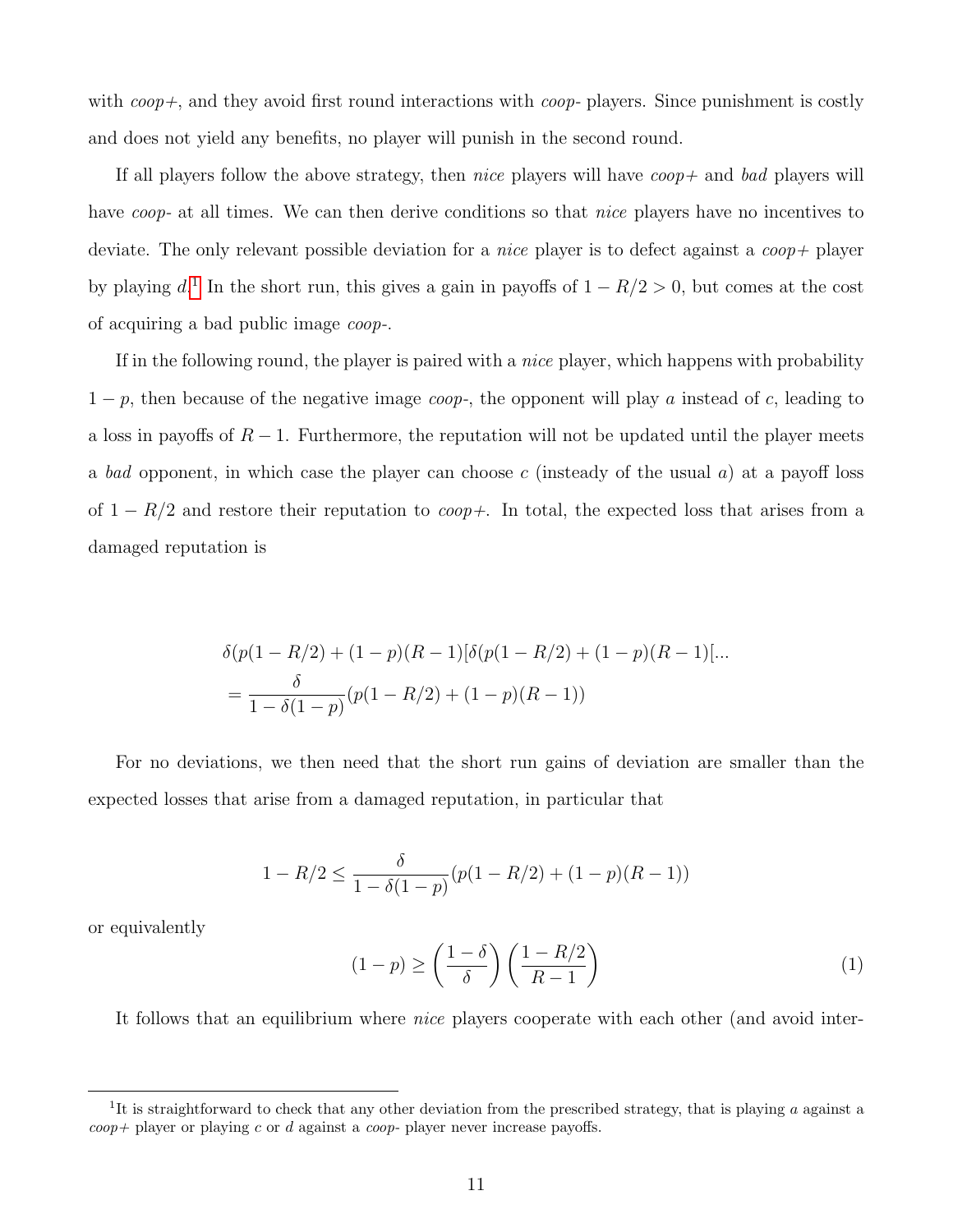actions with bad players) is feasible as long as the share of nice players is sufficiently large, the discount factor  $\delta$  sufficiently high, and returns to the common project R sufficiently large. In this equilibrium, the rate of first round contributions will be given by  $(1-p)^2$ .

We next turn to a group where individuals have a reputation based on their second round actions during the stage game. Players can use second round punishment to build a reputation for being tough, indicating that they will punish any future opponents that do not contribute to the joint project. This is only possible if the group records each player's second round response to their opponent's first round actions. We refer to this as a punishment-based reputation mechanism (pun-rep), which we again consider in a very simple binary form. If a player's opponent plays either d or a in the first round, and the player punishes in the second round, then the player gains a positive reputation pun+. The player gains a negative reputation pun− if they fail to punish in response to an opponent playing d or a. This reputation is not updated whenever the opponent played c in the first round.

Consider the following strategies: *nice* players play c with  $pun+$  and d wit pun- opponents, while bad players always play d. In the second stage *tough* players punish whenever their opponent played d or a during the first round, while weak players never punish. Assuming that all players follow this strategy, then all weak players will have a pun- and all tough players a  $pun+$  reputation. We need to check for the conditions that ensure that punishing is optimal for *tough* players, and that cooperating with  $pun+$  opponents is optimal for *nice* players, since by assumption weak players never punish and bad players never cooperate.

By not punishing, a *tough* player can save costs of  $k$  in the short run, at the price of gaining a negative reputation  $pun$ . If this player meets a *nice* opponent in the next game, then this opponent will play d instead of c, reducing the player's payoff by  $R/2$ . Additionally, the player will need to punish in order to restore their reputation at a cost of k. If the player instead meets a bad opponent in the following round, then no additional costs arise, since this opponent plays d in any case, requiring punishment for sustaining  $pun+$ . Punishing is thus optimal for a *tough* player as long as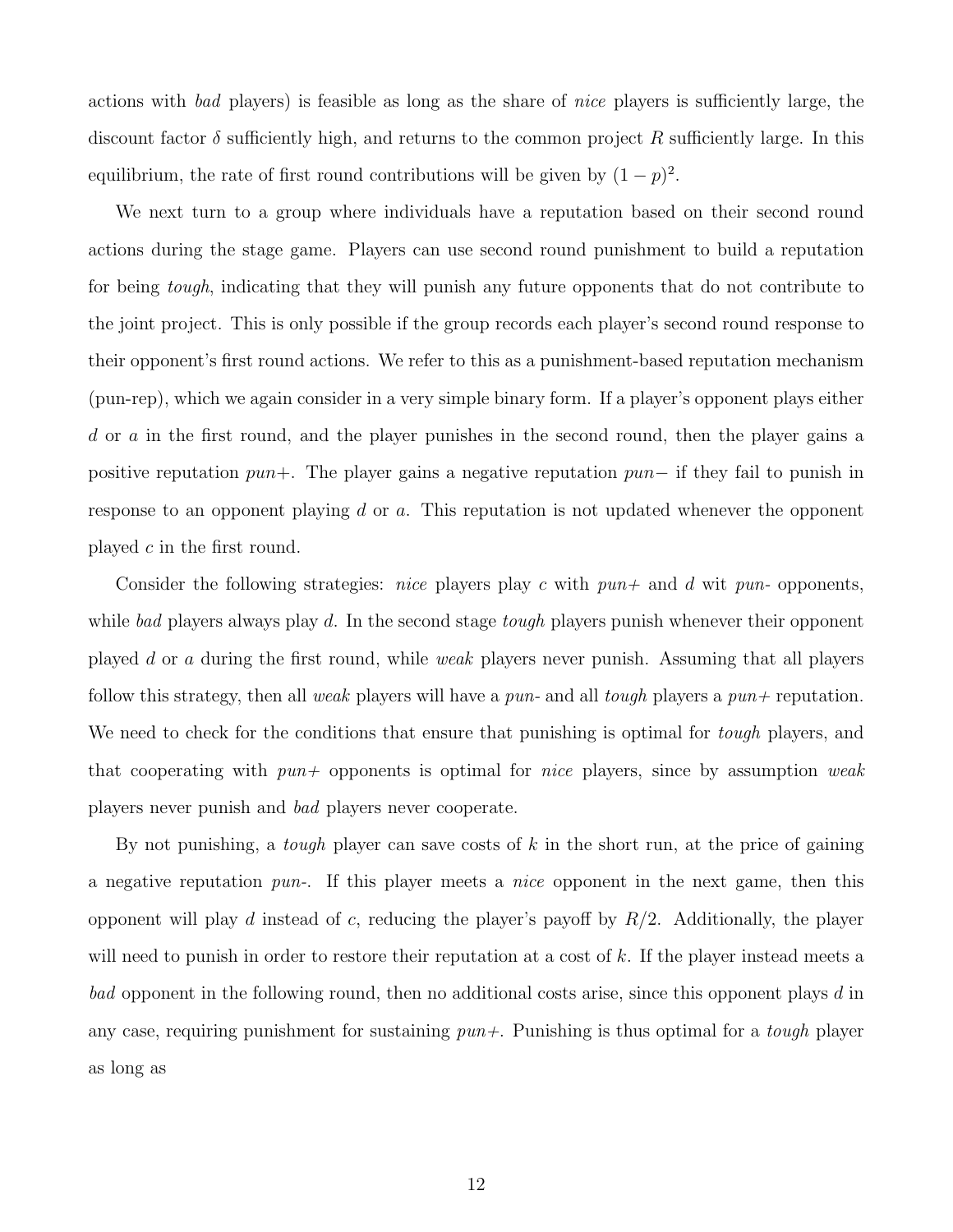$$
\delta(1-p)(R/2+k) \ge k
$$

or

<span id="page-12-0"></span>
$$
(1-p) \ge \frac{k}{\delta(R/2+k)}\tag{2}
$$

which requires that the share of *nice* players, the discount factor and the return to cooperation are all sufficiently large, and that punishment is not too costly.

For a *nice* player to cooperate with a  $pun+$  player we need that damage from being punished is larger than the gains of opportunistic deviation, that is

<span id="page-12-1"></span>
$$
d \ge 1 - R/2 \tag{3}
$$

If both [\(2\)](#page-12-0) and [\(3\)](#page-12-1) are satisfied, then there exists an equilbrium where all nice players play c whenever they are paired with a *tough* player. In this equilibrium, the rate of first round contributions will be given by  $(1 - p)(1 - q)$ .

#### Interactions across group boundaries

We now consider what happens when players across two groups start interacting, for example because one group immigrated into the territory of another. We denote the respective shares of members of group 1 and group 2 in the resulting total population with  $s_1$  and  $s_2 = 1 - s_1$ , respectively. Players tend to mainly interact with members of their own group, but occasional cross-group pairings will occur. In particular, we specify that in each round a player is paired with an opponent of the same group with probability  $1 - \gamma$ . With probability  $\gamma$ , the co-player is randomly drawn from the whole population. Thus, the probability of meeting a member of the opposite society is  $r_1 = \gamma s_2$  for members of group 1 and  $r_2 = \gamma s_1$  for members of group 2.

We assume that reputations remain group specific, so that the relevant information is only shared among group members, without flow of information across group boundaries. This is justified if we assume that individuals gossip about group members actions only with other members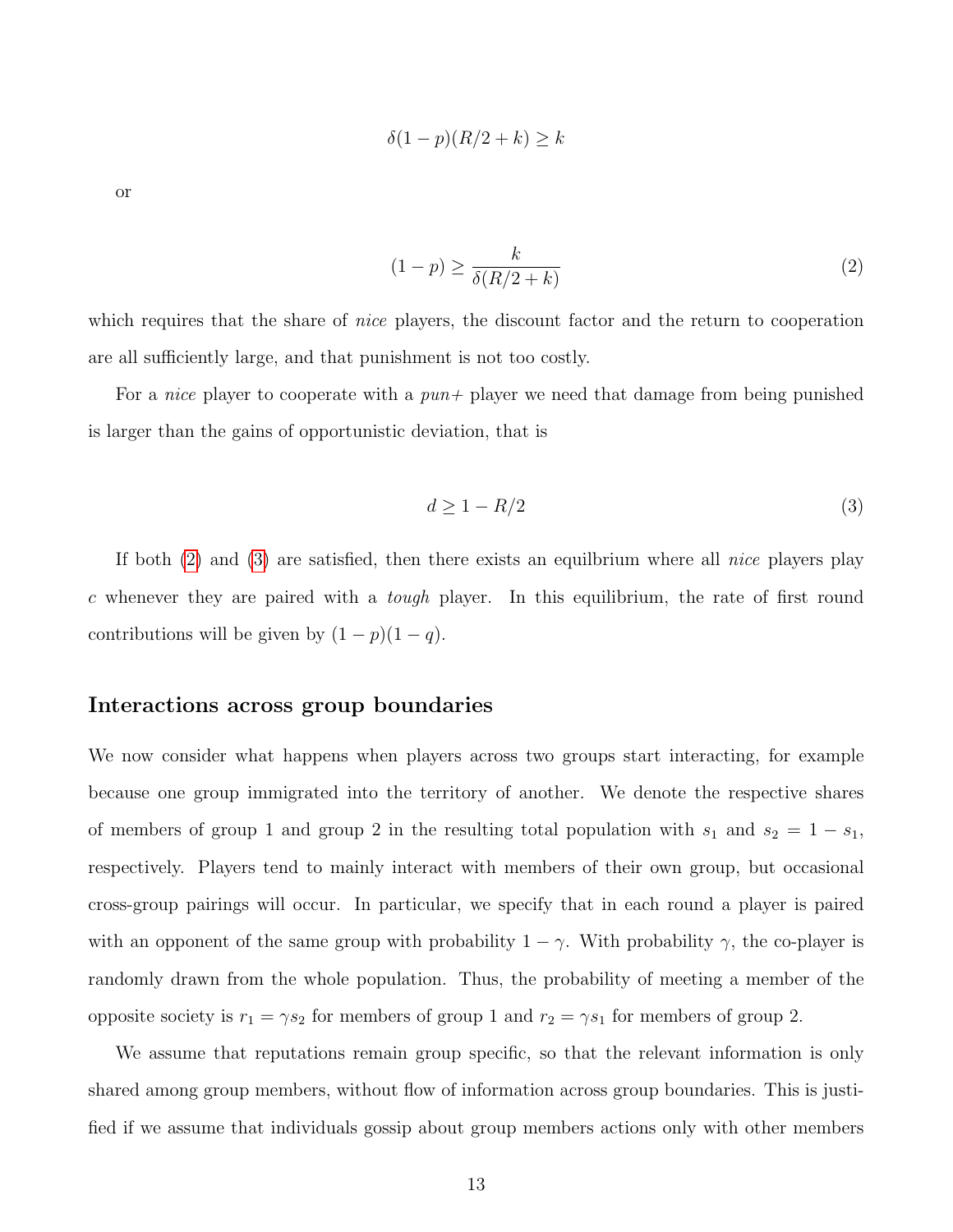of the ingroup, but not with outgroup members. We consider first the case where groups cannot identify members of the other group, so that individuals cannot build a personal reputation across group boundaries. In what Fearon and Laitin [\(1996\)](#page-29-0) refer to as the ingroup policing equilibrium, concerns for reputation among the ingroup can be sufficient to sustain cooperation also with outgroup members.

Consider first two groups that both use coop-rep to sustain cooperation within the group. Under what conditions can an equilibrium be sustained in which *nice* players cooperate in interactions with outgroup members? In such an equilibrium, a nice player would need to cooperate in all interactions with the other group, as actions in games with outgroup members cannot be conditioned on the opponent's reputation, since reputational information is only shared within group. As in the within group case, we assume that bad players play d always. Defecting against an outgroup member then yields short run gains of  $1 - R/2$ , but reputation among the ingroup would turn to *coop*-. If in the following round, the player encounters again a member of the other group, which happens with probability r, then the opponent's actions are not affected by the within group reputation, and the player can restore their reputation to  $\cos p +$  without bearing any cost. This limited reach of ingroup reputation reduces the range of parameter values for which the cooperative equilibrium is sustainable. The relevant condition is now

$$
(1-p) \ge \left(\frac{1-\delta(1-r)}{\delta(1-r)}\right) \left(\frac{1-R/2}{R-1}\right) \tag{4}
$$

where the right hand side is increasing in r. This condition is tighter than the single group equivalent [\(1\)](#page-10-1) as long as  $r > 0$ . Since players cannot condition on an outgroup member's reputation, we also need to ensure that they prefer to unconditionally play c against members of the outgroup, rather than playing a. This requires that on average, returns to c are higher than zero, or

<span id="page-13-0"></span>
$$
p^o \le 2\left(\frac{R-1}{R}\right) \tag{5}
$$

where  $p^o$  denotes the share of bad types in the other group.

Under what conditions can a cooperative equilibrium across groups be sustained if both groups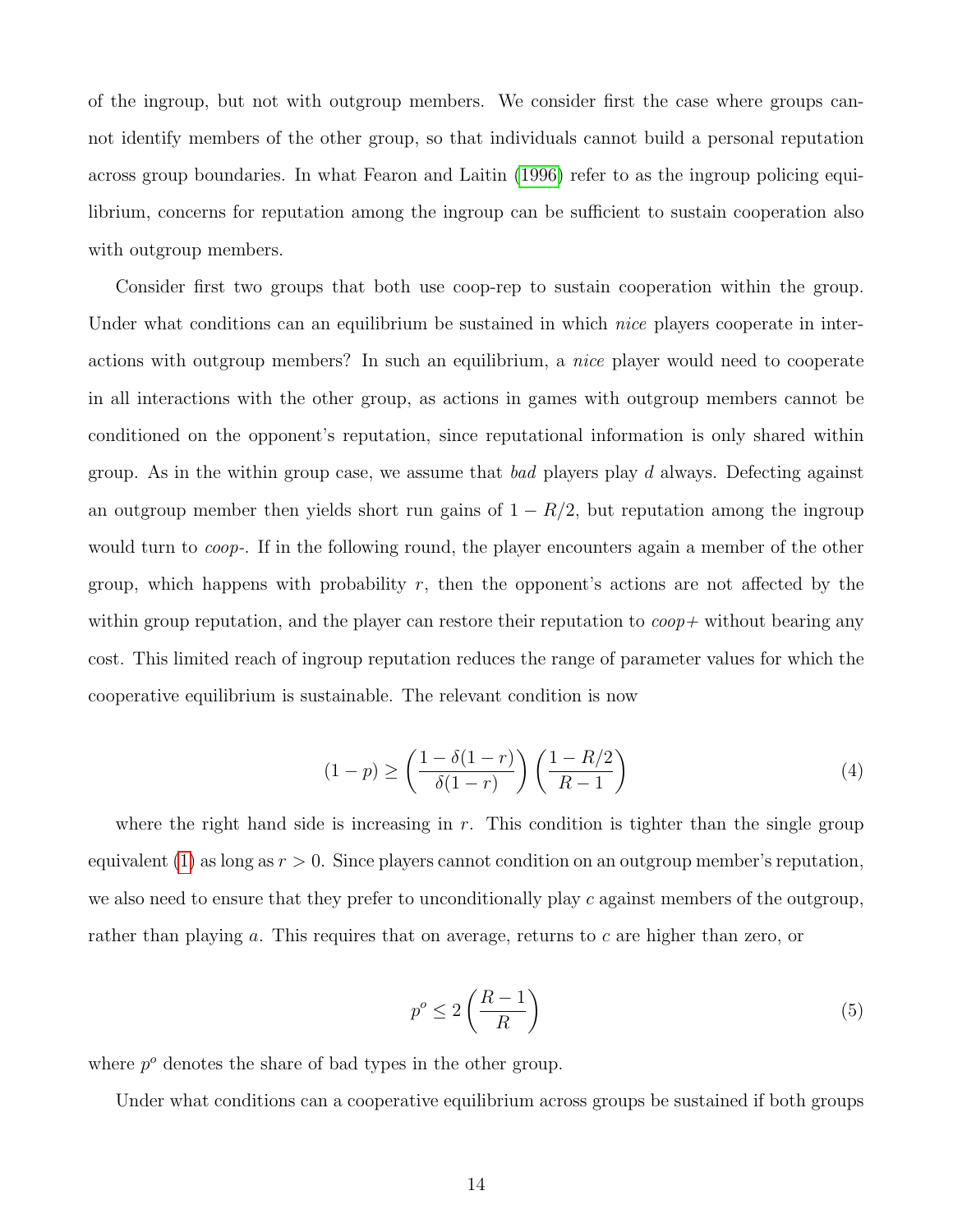use pun-rep? In such a separating equilibrium across groups, *tough* players punish opponents who play d or a in intergroup pairs, in order to keep their  $pun+$  reputation in their own group, providing incentives for opponents to play c. As in the single group case, we assume that weak players never punish and thus have a pun- reputation in their own group. In the first round of intergroup interactions, *nice* players play c in a cooperative equilibrium to avoid being punished, while *bad* players play d always.

For a *tough* player, deviation from the equilibrium strategy saves the punishment cost  $k$  in the short run, at the price of having their reputation within their own group turn negative  $(pun-)$ . The difference from the the single group case is that the player may in the next interaction reencounter a member of the other group, who has no reputational information about the player. If this opponent is of the bad type and thus plays d, then the player will be able to update their reputation back to  $pun+$  without incurring extra cost. If the opponent is nice and plays c, then the player's reputation will not be updated, but no additional losses arise. This possibility of another encounter with a member of the other group limits the strength of the within group reputation, and the condition for punishing to be optimal for *tough* players is now

$$
\left(\frac{1-r}{1-r(1-p^o)\delta}\right)\delta(1-p)(R/2+k)\geq k
$$

or

<span id="page-14-0"></span>
$$
(1-p) \ge \left(\frac{k}{\delta(R/2+k)}\right) \left(\frac{1-r(1-p^o)\delta}{1-r}\right) \tag{6}
$$

This is again tighter than the single group equivalent [\(2\)](#page-12-0) as long as  $r > 0$ . As in the case where both groups used cooperation-based reputation, nice types will have to play c against any player of the opposite group, due to the lack of reputational information across groups. Thus the cost of being punished has to be sufficiently strong to deter a *nice* player from playing d against all opponents from the other group, even though only tough opponents will punish. We thus need

$$
d \ge \frac{1}{1 - q^o} (1 - R/2) \tag{7}
$$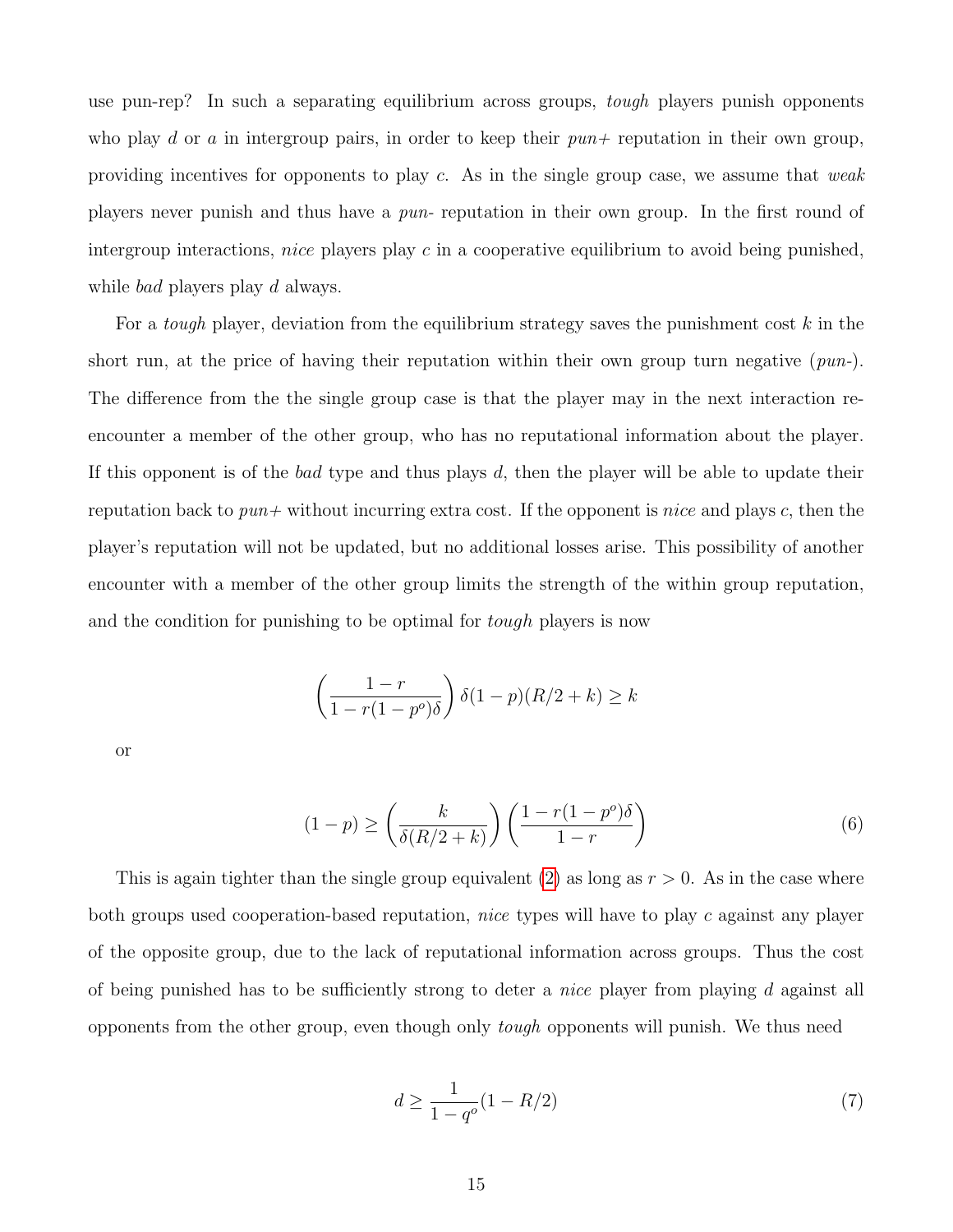where  $q<sup>o</sup>$  denotes the share of weak players in the other group.

In both cases, while conditions for cooperation across group boundaries are more stringent than within group, it is nevertheless possible that full cooperation among *nice* players of both groups can be achieved. If instead one group uses a reputation based on cooperation, and the other based on punishment, then a cooperative equilibrium is not feasible. In across-group interactions, members of the coop-rep group have no incentives to punish, since their own group does not value punishing, and they cannot build a reputation in the other group. Players from the pun-rep group then have no incentives to cooperate in these interactions, since they will not get punished and since first round actions do not affect their reputation among their peers. Instead, all members of the pun-rep group, independently of their type, will necessarily play d whenever they are paired with an opponent from the other group.

A possibility is an equilibrium where *nice* players of the coop-rep group play c in all interactions with members of the other group, while *tough* players of the pun-rep group play d and punish if the opponent plays  $a$  or  $d$ . This would constitute a semi-cooperative equilibrium, since one group cooperates in intergroup interactions while the other does not. In such an equilibrium, nice players of the coop-rep group have two types of incentives to contribute when paired with a member of the other group: their reputation within their own group, and the threat of being punished by their opponent. The resulting condition for nice players to cooperate across group boundaries is then

$$
(1-p) \ge \left(\frac{1-\delta(1-r)}{\delta(1-r)}\right) \left(\frac{1-R/2}{R-1}\right) - \left(\frac{[1-\delta(1-r)(1-p)]d}{\delta(1-r)(R-1)}\right) \tag{8}
$$

where the right hand side is smaller than in the equivalent condition when both groups use cooperation-based reputation [\(5\)](#page-13-0). The additional incentives from the threat of punishment make this equilibrium more likely to be feasible.

For members of the pun-rep group, incentives to punish in intergroup interactions are identical to the case when both groups are of the same type, and we thus need that condition [\(6\)](#page-14-0) is satisfied. Under these conditions, there is an equilibrium in which nice players of the coop-rep group cooperate in intergroup interactions, while their opponents defect. While this outcome is theoretically possible, it appears unlikely that this can constitute a stable equilbrium in practice,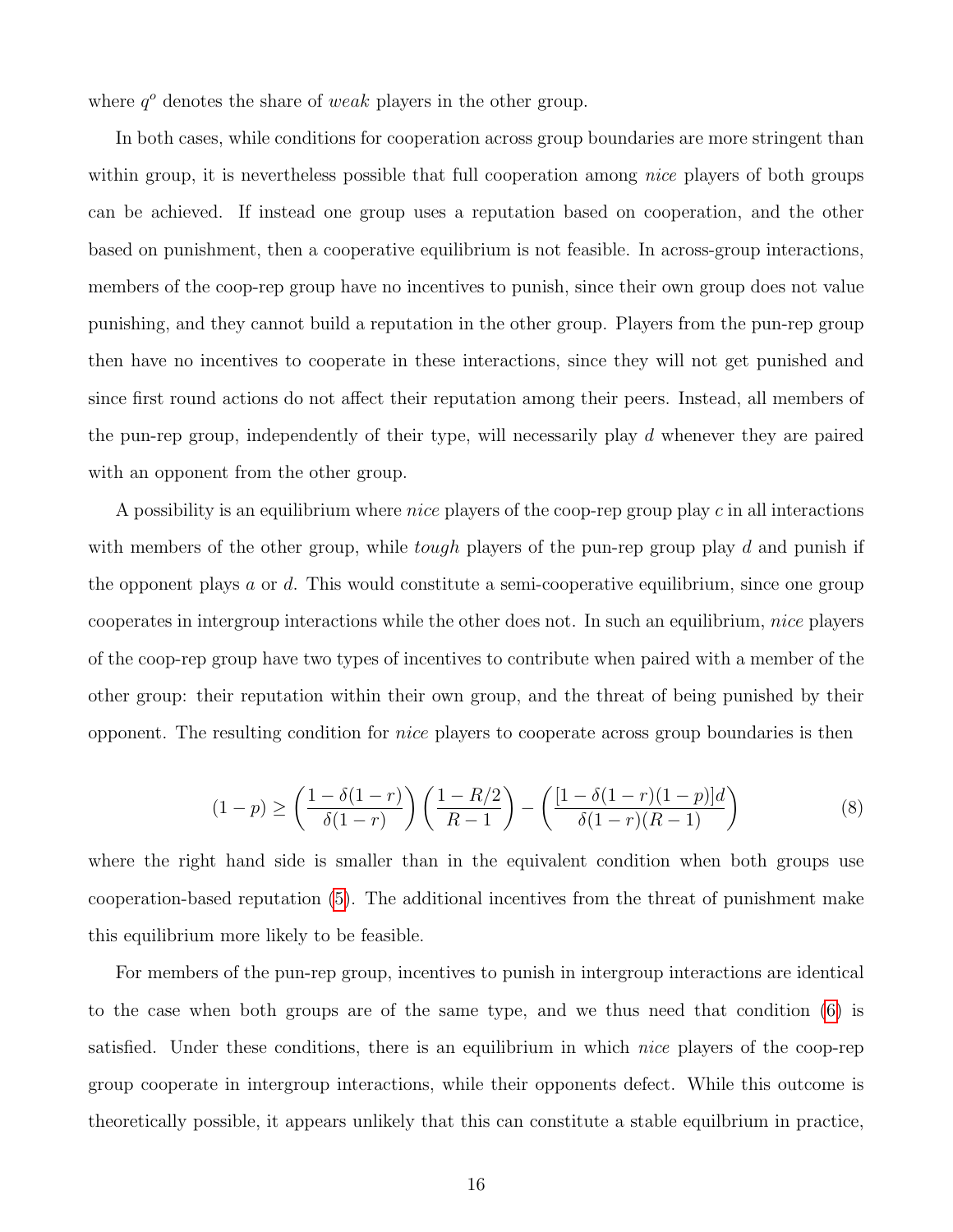as players from the coop-rep group receive a negative payoff from all interactions with the other group. If possible, they would therefore strongly prefer to shut down any intergroup interactions and completely segregate the two groups.

#### Reputation of outgroup members

While it appears reasonable in a short run perspective to assume that players struggle to identify individuals of other groups, we should expect that if groups interacted repeatedly over a longer time, cross-group identification becomes possible. In this section, we allow individuals to build a reputation in other groups, which facilitates intergroup cooperation. We retain the assumption that groups are distinct, that reputational information is not shared across group boundaries, and that groups con observe the actions of outgroup members only during interactions with players from the ingroup.

We first show that if both groups use the same reputational type, and if reputation building across group is possible, then if cooperation can be sustained within groups, it is also feasible to be sustained across group boundaries. This follows from the fact that now in intergroup pairings, a player's reputation in both groups is at stake, making deviations more costly. We first consider the case where both groups use coop-rep. We denote the value of having a good reputation, for a nice player, within the own as well as in the other group with  $V^{++}$ , where the first symbol denotes the players' standing among their own group. If the player defects during an interaction with a member of the other group, both reputations turn negative and we denote the resulting reputational value with  $V^{--}$ . Cooperating in an interaction across groups turns both reputations positive, while cooperating in a within group pairing is not observed by the other group and only the ingroup reputation would improve  $(V^{+-})$ . In a cooperative equilibrium, nice players cooperate with opponents that have coop+ in the relevant group. The respective value functions can then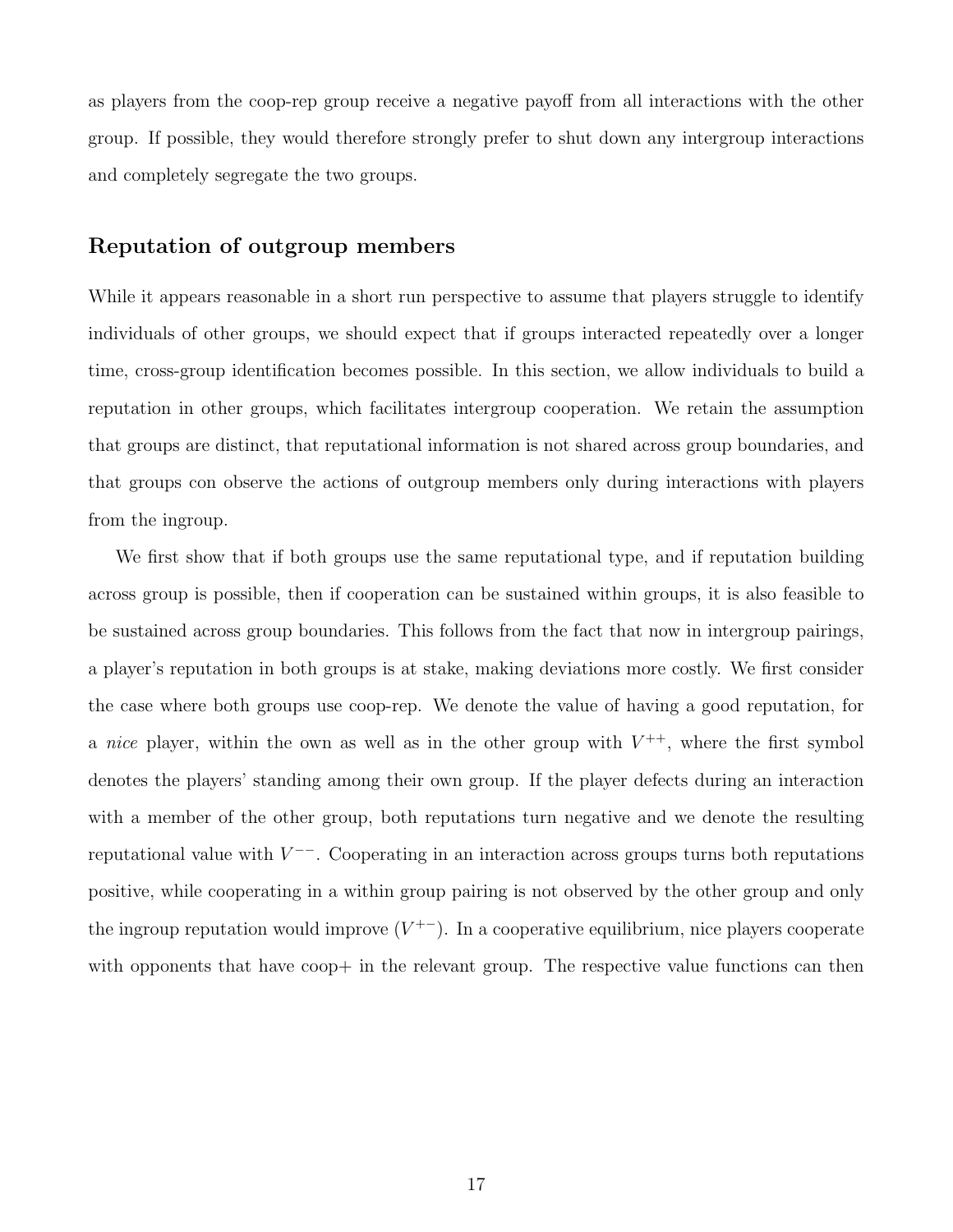be written as

$$
V^{++} = (1 - p)(R - 1) + p(1 - R/2) + \delta V^{++}
$$
  
\n
$$
V^{+-} = (1 - r)(1 - p)(R - 1) + (1 - r)p(1 - R/2) + \delta((1 - rp)V^{+-} + rpV^{++})
$$
  
\n
$$
V^{--} = \delta ((1 - p)V^{--} + (1 - r)pV^{+-} + rpV^{++})
$$

For cooperation with opponents from the same group, we need to have  $\delta V^{+-} \geq (1-R/2) + \delta V^{--}$ , which translates to the same condition as  $(5)$ . If this condition is satisfied, it follows directly that cooperation can also be sustained across groups. A nice player cooperates in pairings with a member of the other group if  $\delta V^{++} \geq (1 - R/2) + \delta V^{--}$ , which is guaranteed to hold since  $V^{++} \geq V^{+-}$ . Incentives to cooperate are higher in intergroup pairings due to reputational concerns in both groups.

We find a similar result in the case where both groups use pun-rep. In a cooperative equilibrium, tough players punish in all interactions, and nice players cooperate with a player with  $pun+$  in the relevant group. Incentives for nice players to cooperate against a  $pun+$  are the same as in the single group case and given by [\(3\)](#page-12-1). Using  $W^{++}$  to denote the value for a *nice*, tough player of having pun+ in both groups, we now have

$$
W^{++} = (1 - p)(k + R/2) + \delta W^{++}
$$
  
\n
$$
W^{+-} = (1 - r)(1 - p)(k + R/2) + \delta((1 - r)W^{+-} + rW^{++})
$$
  
\n
$$
W^{--} = \delta ((1 - r)W^{+-} + rW^{++})
$$

For sustaining punishing within a group, we need that  $\delta W^{+-} \geq k + \delta W^{--}$  or equivalently

<span id="page-17-0"></span>
$$
(1 - p) \ge \frac{k}{\delta(1 - r)(k + R/2)}
$$
\n(9)

which again is tighter than the single group counterpart [\(2\)](#page-12-0) as long as  $r > 0$ . As in the case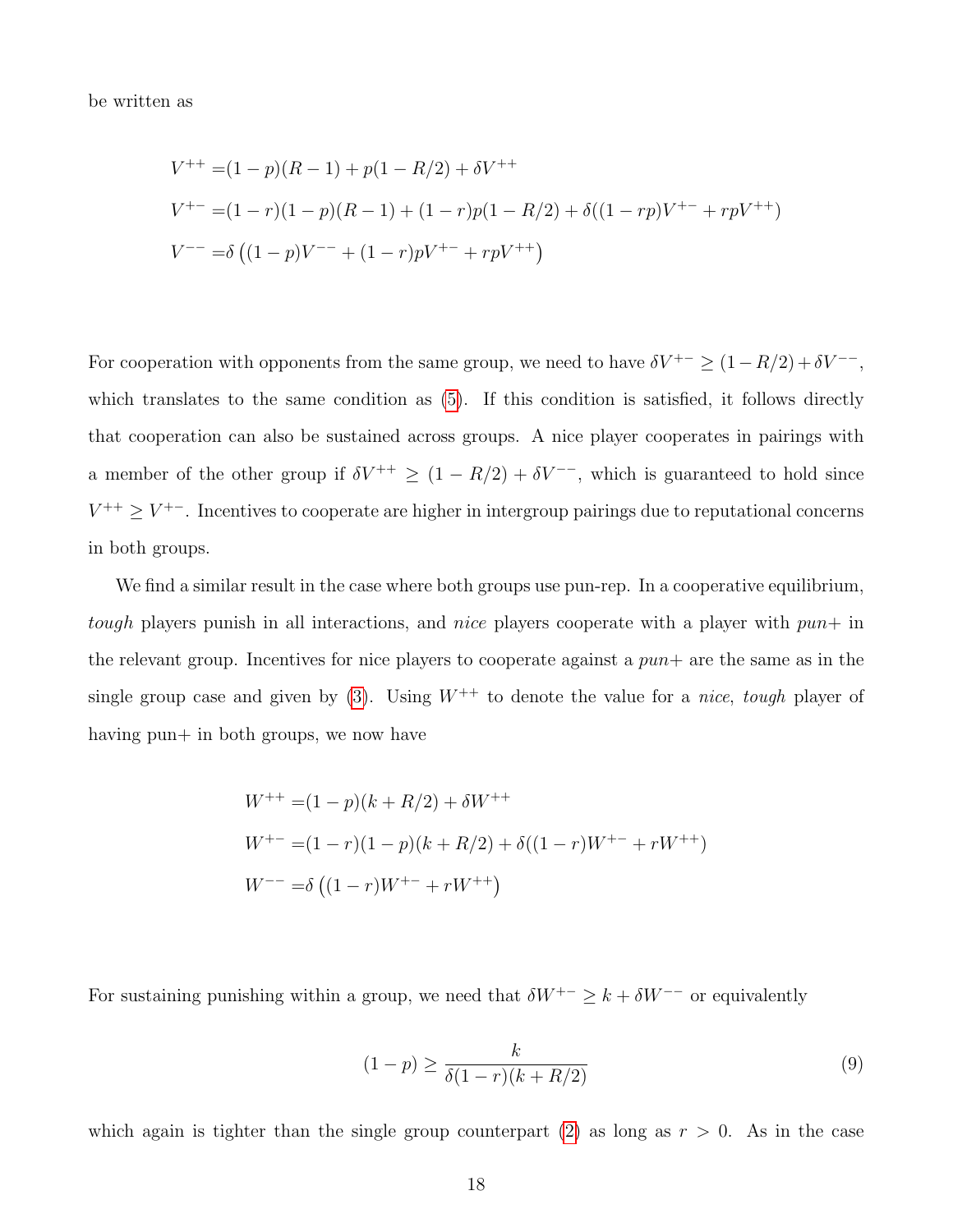when both groups use coop-rep, cooperation across group boundaries can always be sustained if the within group condition is satisfied. Players are more likely to punish defectors from other groups, as failing to do so would damage their reputation in both groups. Formally, tough players punish in intergroup interactions as long as  $\delta W^{++} \geq k + \delta W^{--}$ , which is milder than [\(9\)](#page-17-0) since  $W^{++} \ge W^{+-}$ 

Does cooperation among group members always imply that it can also be sustained across group boundaries? We find that this is not the case if groups use different reputational mechanism. We consider two groups, one group relying on coop-rep and the other on pun-rep, and a cooperative equilibrium where *nice* players of both groups cooperate in interactions across groups. Tough players from pun-rep will punish as long as [\(9\)](#page-17-0) is satisfied, giving players from coop-rep incentives to cooperate on top of reputational concerns within their own group. Thus, as long as [\(5\)](#page-13-0) is satisfied and cooperation can be sustained within the coop-rep group, its nice members will also cooperate with pun-rep members. It is harder to incentivize pun-rep players to cooperate across group boundaries, which can be achieved in two ways: by concerns about their reputation in the coop-rep group, or by punishment by members of the coop-rep group, who in turn are concerned about their reputation within the pun-rep group. The problem is that across-group reputational concerns are weak unless intergroup pairings are frequent. For pun-rep players to cooperate because of concerns about their reputation in the coop-rep group, we need that

$$
(1-p) \ge \left(\frac{1-\delta r}{\delta r}\right) \left(\frac{1-R/2}{R-1}\right) \tag{10}
$$

which is substantially more demanding than the single group counterpart [\(1\)](#page-10-1) if r is small. Similarly, for coop-rep group members to have sufficient incentives to punish in across-group interactions we need

$$
(1 - p) \ge \frac{k}{\delta r(R/2 + k)}\tag{11}
$$

It follows that unlike in cases where both groups use the same reputational type, sustaining cooperation across groups is more demanding than within groups also if players can build a reputation in the other group, as long as intergroup pairings are less frequent than within group pairings.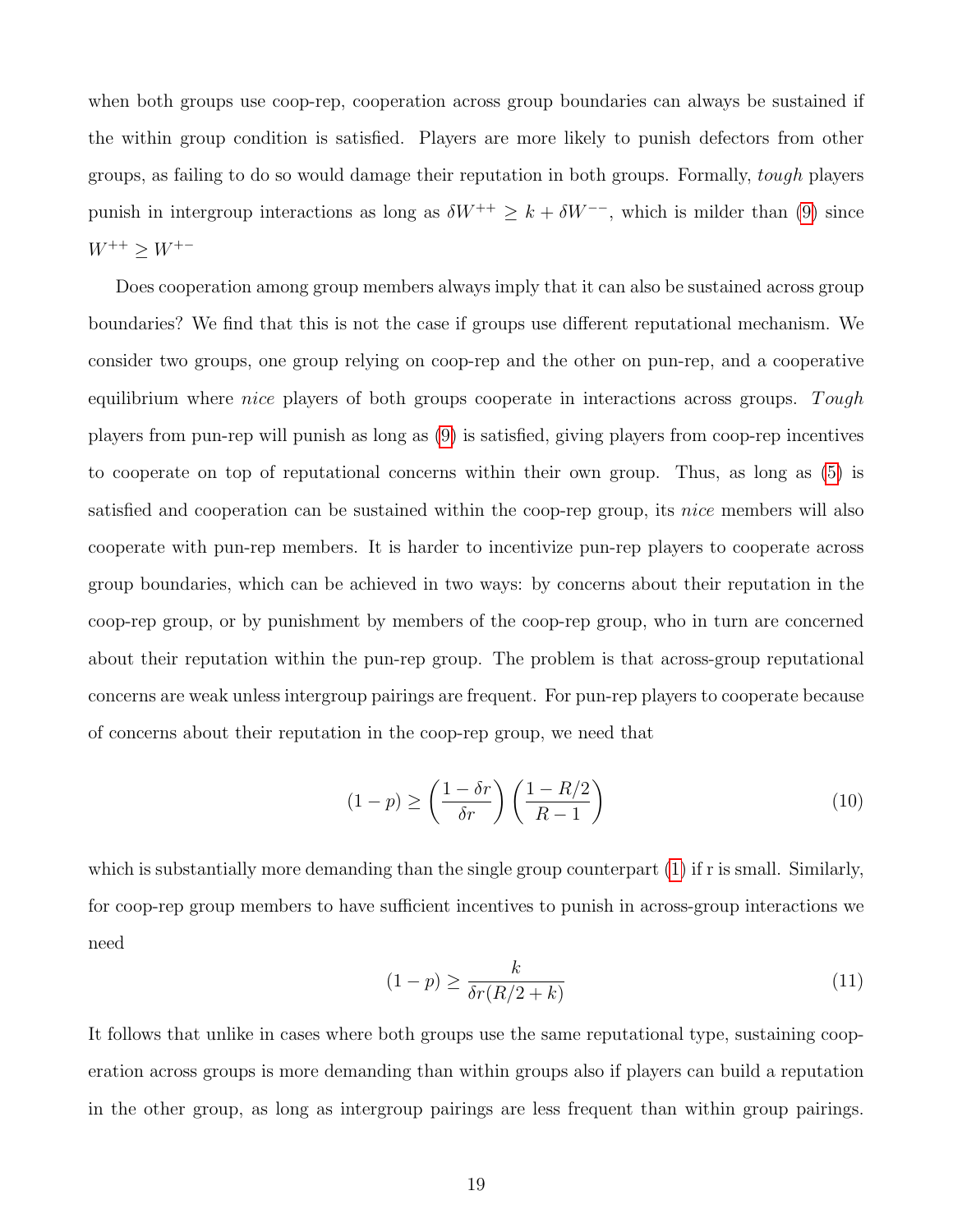Sustained intergroup cooperation is only feasible if r is sufficiently large. Thus, an implication of this extension is that an increased frequency of cross-group interactions can relax the conditions required for successful cooperation and mitigate the negative effects of intergroup incompatibility. Segregation and the maintenance of enclaves instead can contribute to conflict. These conclusions echo those of contact theory (Allport [1954\)](#page-28-2), but highlight a different mechanism behind the positive effect of intergroup contact.

### Empirical patterns

In this section we present a number of empirical patterns consistent with our theory. In particular, we provide evidence from observational data consistent with two predictions of the model. First, that among immigrants to cooperation-based societies, those coming from punishment-based societies are more likely to engage in deviant behavior. Second, that cultural incompatibility across societies in terms of reputation systems is correlated with outgroup discrimination. Discrimination is more likely to originate from members of coop-rep societies and be directed against members of pun-rep societies, rather than the other way around.

A major challenge in testing our argument is that we have no good empirical way of classifying societies into punishment-based and cooperation-based. That would require knowledge not only of behavioral patterns, but also of reputational considerations, such as what type of reputation society members try to build, or what reputational aspect interests them the most about parties they transact with (whether they are likely to punish deviations or exhibit cooperative behavior). In the absence of such knowledge, we employ an imperfect proxy of punishment-based cooperation from survey data. The European Social Survey (ESS) asks respondents the following question: "Now I will briefly describe some people. Please listen to each description and tell me how much each person is or is not like you. Use this card for your answer. It is important to her/him to get respect from others." The right to respect is a fundamental component of the concept of honor (Stewart [1994\)](#page-32-5), and lack of respect, in words or in acts, is an insult that often calls for violence in honor cultures. As such, though imperfect, this questions proxies for the importance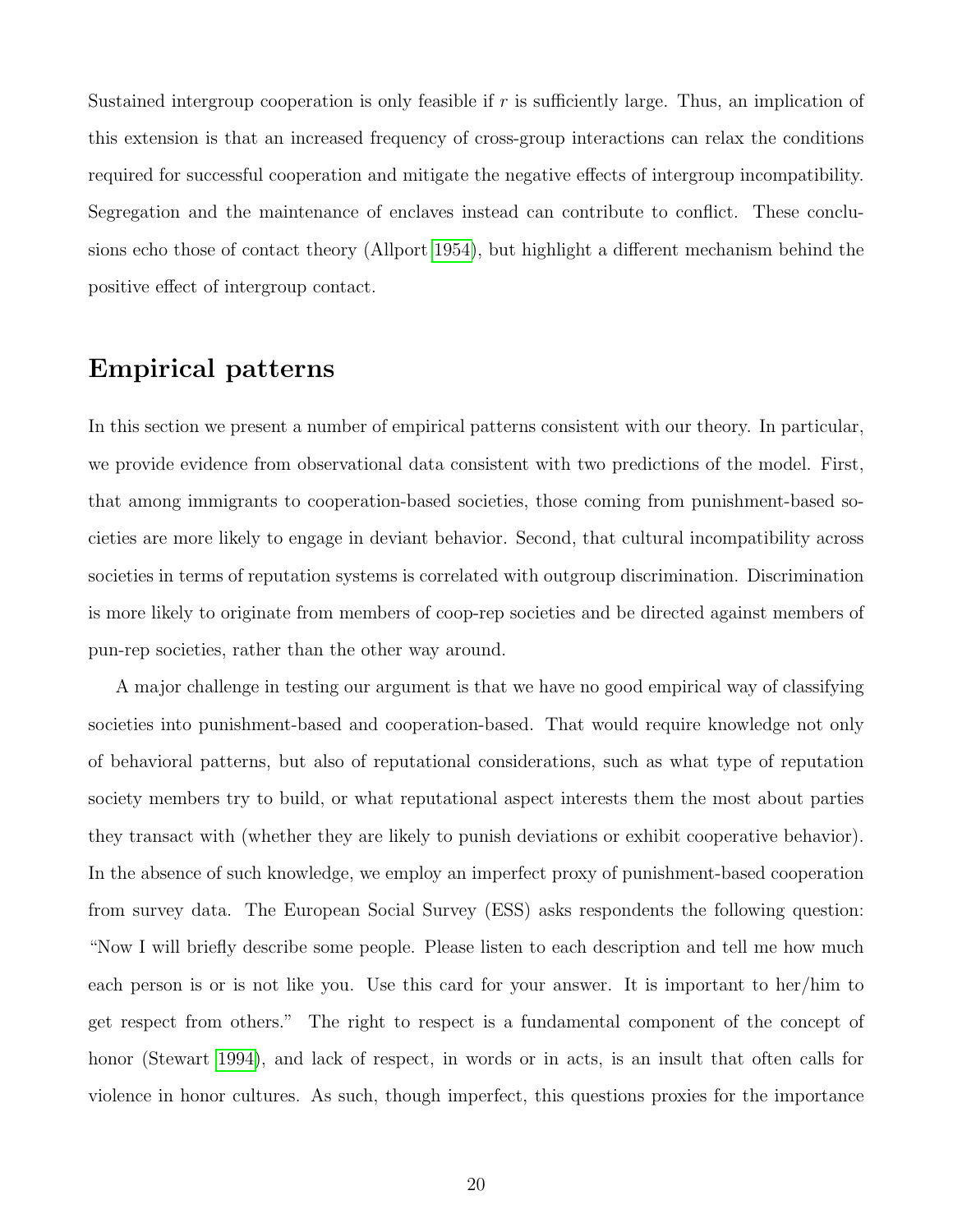of punishment-based reputation.<sup>[2](#page-20-0)</sup> Answers range from 1 (very much like me) to 6 (not at all like me). We reverse-code the variable, so that higher values indicate a higher importance on being respected by others and compute country-level averages across all 8 ESS waves (2002-2016). As can be seen in Figure [1,](#page-20-1) Balkan and Middle Eastern countries, which represent the traditional societies of honor, are overrepresented among societies that place a high importance on respect.

<span id="page-20-1"></span>

Notes: Average importance of respect by country. Data is from the ESS waves 1-8 (2002-2016).

One of the main predictions of our model is that interaction between coop-rep and pun-rep cultures results in the latter deviating in transactions with the former. We provide evidence consistent with this prediction in the context of crime rates in the US, a canonical example of dignity society (Leung and Cohen [2011\)](#page-31-3), in which the importance of punishment is expected to be low. In the absence of detailed data on crime rates by nationality among immigrant groups we take an alternative approach. The US census provides information on the type of group quarters in which respondents reside, and allows for the identification of institutional quarters such as prisons.

<span id="page-20-0"></span><sup>2</sup>The question is part of the Schwartz value survey, a module of the ESS aimed at measuring basic human values recognized across all cultures according to the theory in Schwartz [\(1994\)](#page-32-9). The importance of respect taps into the value of Tradition, which also encompasses acceptance and commitment to the values and behaviors dictated by one's culture.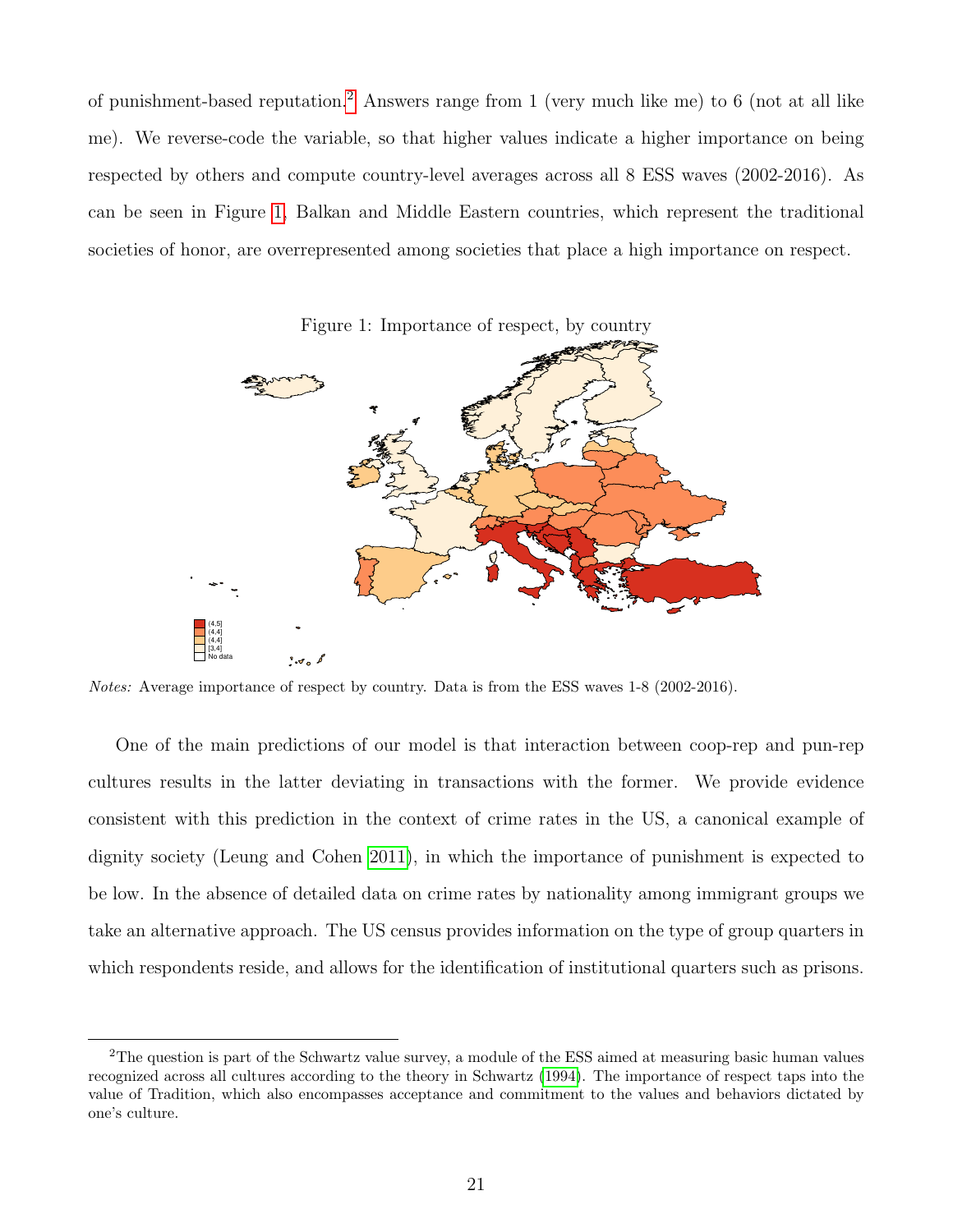We use data from the default samples of the Integrated Public Use Microdata Series (IPUMS) of the census for the years 1940-1980 (Ruggles et al. [2010\)](#page-32-10) and identify US-born individuals whose father was born outside the US.<sup>[3](#page-21-0)</sup> We assign to each individual the average value of the importance of respect in the father's country of origin. Figure [2](#page-21-1) presents the correlation between the share of each ethnicity that is imprisoned at census time and the importance of respect in the origin country, accounting for origin country log GDP per capita (from the World Bank) and crime rates (from the UN Survey on Crime Trends). Consistent with our theory, the share of second generation immigrants imprisoned is higher for pun-rep societies (as proxied by the importance of respect).

<span id="page-21-1"></span>

Figure 2: Share of nationality in prison and importance of respect in country of origin

Notes: The figure plots residuals of all variables from an individual-level regression on log GDP per capita in 2000 and the crime rate in the country of origin averaged at the country of origin level. Data is from the 1940-1980 1% and 5% IPUMS samples and consists of US-born individuals with a foreign-born father.

Table [2](#page-22-0) presents a more systematic analysis of this pattern. We run regressions of the form:

<span id="page-21-0"></span><sup>3</sup>We use 5% samples for 1960 and 1980 and 1% samples for the remaining decades. We focus on the second generation following the empirical literature in cultural economics (Giuliano [2007;](#page-30-10) Fernández [2011\)](#page-29-11). This strategy attenuates the potential problem of differential selection of migrants across cultures. Results are similar when including the first generation in the sample.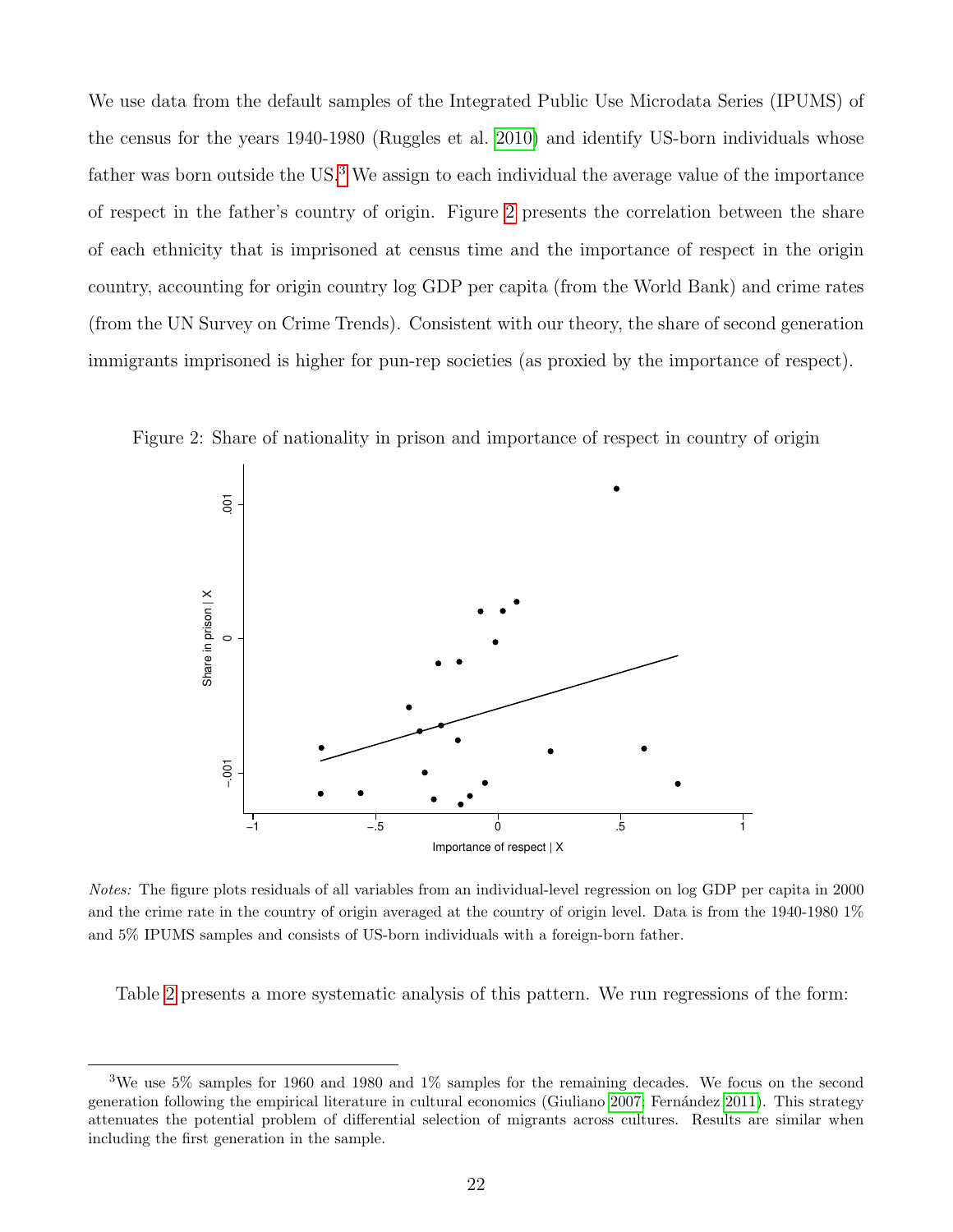$$
P_{ic} = \alpha + \beta R_c + \mathbf{X}_{ic}\gamma_1 + \mathbf{Z}_c\gamma_2 + \epsilon_{ic}
$$

where subscripts i and c denote individuals and countries, respectively.  $P_{ic}$  is an indicator for individuals in prison at census time and  $R_c$  is the average importance of respect in the individual's country of origin.  $\mathbf{X}_{ic}$  and  $\mathbf{Z}_c$  are individual and origin country-level controls, respectively. We control for sex, age and age squared, as well as race indicators. To ensure that the importance of respect does not capture differences in levels of development across countries, which could directly affect imprisonment rates, we control for origin country log GDP per capita in 2000 and crime rate. We also control for the share of each major religion in the origin country from the Pew Center, to account for other cultural differences correlated with both human values and propensity to engage in crime.

As it appears, there is a positive correlation between the importance of respect in the the country of origin and the likelihood of being in prison. Magnitudes are relatively stable, and increase with the inclusion of origin country controls. In the most parsimonious specification reported in column 5 that includes indicators for state of residence and census decade, a one standard deviation increase in the importance of respect is associated with a 0.05 percentage point increase in the mean of this variable  $(\mu = 0.1\%)$ , a large effect.

| Dep. variable                                                                                      |                          |                        |                           |                            |                           |
|----------------------------------------------------------------------------------------------------|--------------------------|------------------------|---------------------------|----------------------------|---------------------------|
|                                                                                                    | $\left( 1\right)$        | $\left( 2\right)$      | $\left( 3\right)$         | (4)                        | (5)                       |
| Respect                                                                                            | $0.00116*$<br>(0.000616) | 0.000835<br>(0.000552) | $0.00135**$<br>(0.000502) | $0.00169***$<br>(0.000553) | $0.00168**$<br>(0.000745) |
| <b>Observations</b><br>R-squared                                                                   | 71130<br>0.000155        | 71130<br>0.00134       | 64444<br>0.00153          | 64444<br>0.00156           | 64444<br>0.00477          |
| Individual controls<br>Origin country controls<br>Religious controls<br>State FE<br>Census year FE |                          | ✓                      |                           | V                          |                           |

<span id="page-22-0"></span>Table 2: Imprisonment and importance of respect in country of origin

Notes: Data is from the 1940-1980 1% and 5% IPUMS samples and consists of US-born individuals with a foreign-born father. Individual controls are sex, age, age squared and seven indicators for race (white, black, American Indian or Alaska native, Chinese, Japanese, other Asian or Pacific islander, other). Origin country controls are log GDP p.c. in 2000 and the crime rate in 1980. Religious controls are the share of the origin country that belongs to each of five major religious groups (Christians, Buddhists, Muslims, Hindus, Jews). Standard errors are clustered at the country of origin level. Significance levels: \*\*\* p< 0.01, \*\* p< 0.05, \* p< 0.1.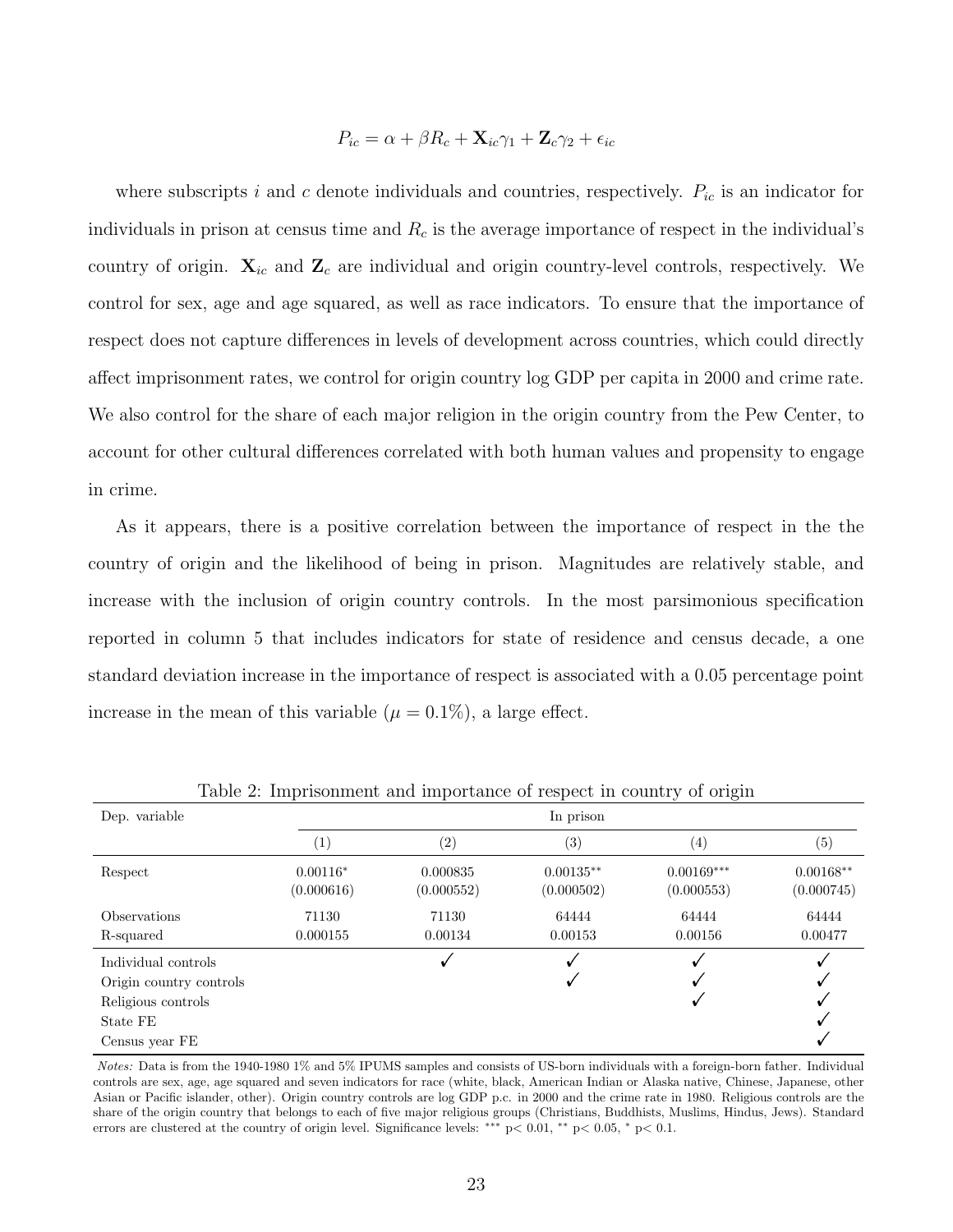We next turn to our model's major prediction, incompatibility between reputation systems that leads to the breakdown of cooperation. We proxy for this failure of cooperation using discrimination of members of one society towards those of another. The ESS asks respondents the following question: "Would you describe yourself as being a member of a group that is discriminated against in this country?" Responses are binary. We relate responses of second generation immigrants to cultural differences between their country of residence and the country of origin of their parents.

Column 1 of Table [3](#page-24-0) shows that the (absolute) distance between countries in the average importance of respect is positively correlated with perceptions of discrimination. This pattern is consistent with our theoretical predictions. The higher the difference in terms of reputation systems between countries the is higher the likelihood of cooperation breaking down and intergroup avoidance ensuing. Columns 2 and 3 successively add more bilateral controls that could affect patterns of bilateral discrimination. Following Guiso, Sapienza, and Zingales [\(2009\)](#page-30-11), in column 2, we control for countries' geographic distance and whether they share a common border, official language, and colonial past. We also control for the absolute difference between two countries in log GDP per capita in 2000. In column 3, we add a control for religious similarity, measured as the empirical probability that two randomly chosen individuals in two countries will share the same religion.<sup>[4](#page-23-0)</sup> The remaining columns of Table [3](#page-24-0) replicate the specifications of columns  $1-3$ , but control for origin country (columns  $4-6$ ) and host country fixed effects  $(7-9)$ . The coefficient is strongly significant and remarkably stable across specifications.

<span id="page-23-0"></span><sup>4</sup>This measure is from Guiso, Sapienza, and Zingales [\(2009\)](#page-30-11) and it is computed as the product of the fraction of individuals in country j and in country i who have religion k, summed across all religions. Data on religious adherence is from the World Values Survey.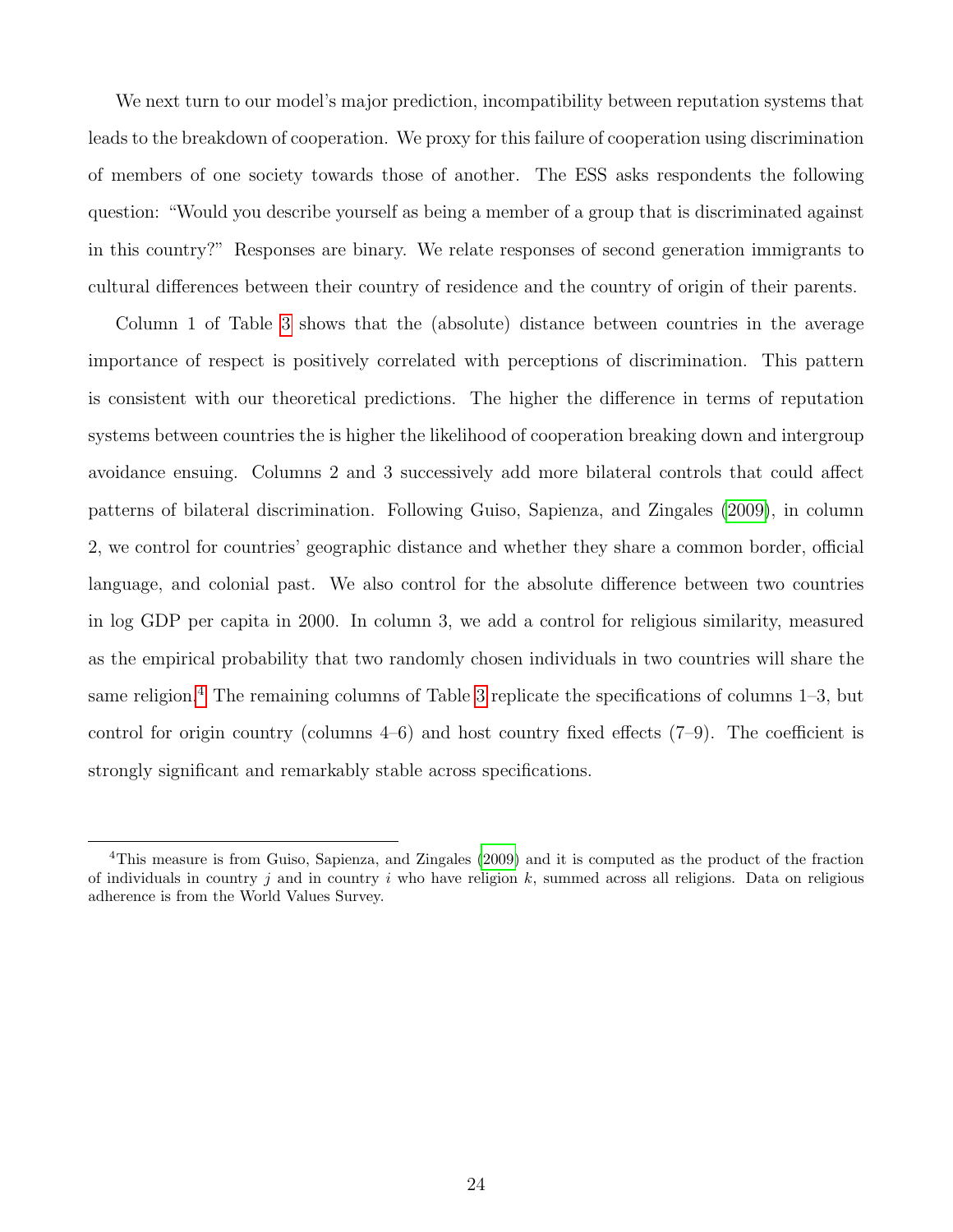| Dep. variable                                                                                                |                          | Feel discriminated      |                          |                          |                          |                          |                    |                       |                        |
|--------------------------------------------------------------------------------------------------------------|--------------------------|-------------------------|--------------------------|--------------------------|--------------------------|--------------------------|--------------------|-----------------------|------------------------|
|                                                                                                              | $\left(1\right)$         | $\left( 2\right)$       | $\left( 3\right)$        | $\left(4\right)$         | (5)                      | (6)                      | (7)                | (8)                   | (9)                    |
| Distance respect                                                                                             | $0.0529***$<br>(0.00884) | $0.0573***$<br>(0.0108) | $0.0434***$<br>(0.00912) | $0.0576***$<br>(0.00899) | $0.0541***$<br>(0.00859) | $0.0266***$<br>(0.00918) | 0.0436<br>(0.0269) | $0.0466*$<br>(0.0235) | $0.0382**$<br>(0.0148) |
| <b>Observations</b><br>R-squared                                                                             | 24132<br>0.0179          | 23895<br>0.0308         | 23895<br>0.0410          | 24106<br>0.0525          | 23872<br>0.0537          | 23872<br>0.0606          | 24132<br>0.0330    | 23895<br>0.0444       | 23895<br>0.0520        |
| Individual controls<br>Geo-cultural controls<br>Economic controls<br>Religious controls<br>Origin country FE |                          |                         |                          |                          |                          |                          | v                  |                       |                        |
| Host country FE                                                                                              |                          |                         |                          |                          |                          |                          |                    |                       |                        |

<span id="page-24-0"></span>Table 3: Cultural distance and perceptions of discrimination

Notes: Data from ESS waves 1-8. The sample contains all second generation immigrants. Feel discriminated is the respondent's agreement to being part of a discriminated group. Individual controls include sex, age and age squared. Geo-cultural controls include geographic distance between the capitals of the host country and the country of origin, a common border indicator, an indicator for sharing a common official language and an indicator for a common colonial past. Economic controls are absolute differences in log per capita GDP in 2000. Religious controls are absolute differences in shares of major religions. *Distance respect* measures the absolute difference in the share of a country's population that states it is important to be respected by others. Two-way clustering of all standard errors at the host country and the country of origin level. Significance levels: \*\*\*  $p < 0.01$ , \*\*  $p < 0.05$ , \*  $p < 0.1$ .

Our theory has an additional testable implication. To the extent that discrimination proxies for the avoidance of interactions, the model predicts that discrimination should originate from members of coop-rep societies and be directed towards members of pun-rep societies, rather than vice versa. We explicitly test this prediction in Table [4](#page-25-0) by decomposing the distance in the importance of respect in two parts. We denote by *Respect*  $(+)$  the positive difference between a country's average importance assigned to respect and that of the corresponding partner and with Respect  $(-)$  the (absolute value of) the respective negative difference. Higher values of Respect  $(+)$  imply that the importance of respect is higher in the country of origin of the respondents than in the residence country. Higher values of  $Respect$  (−) imply instead the opposite pattern.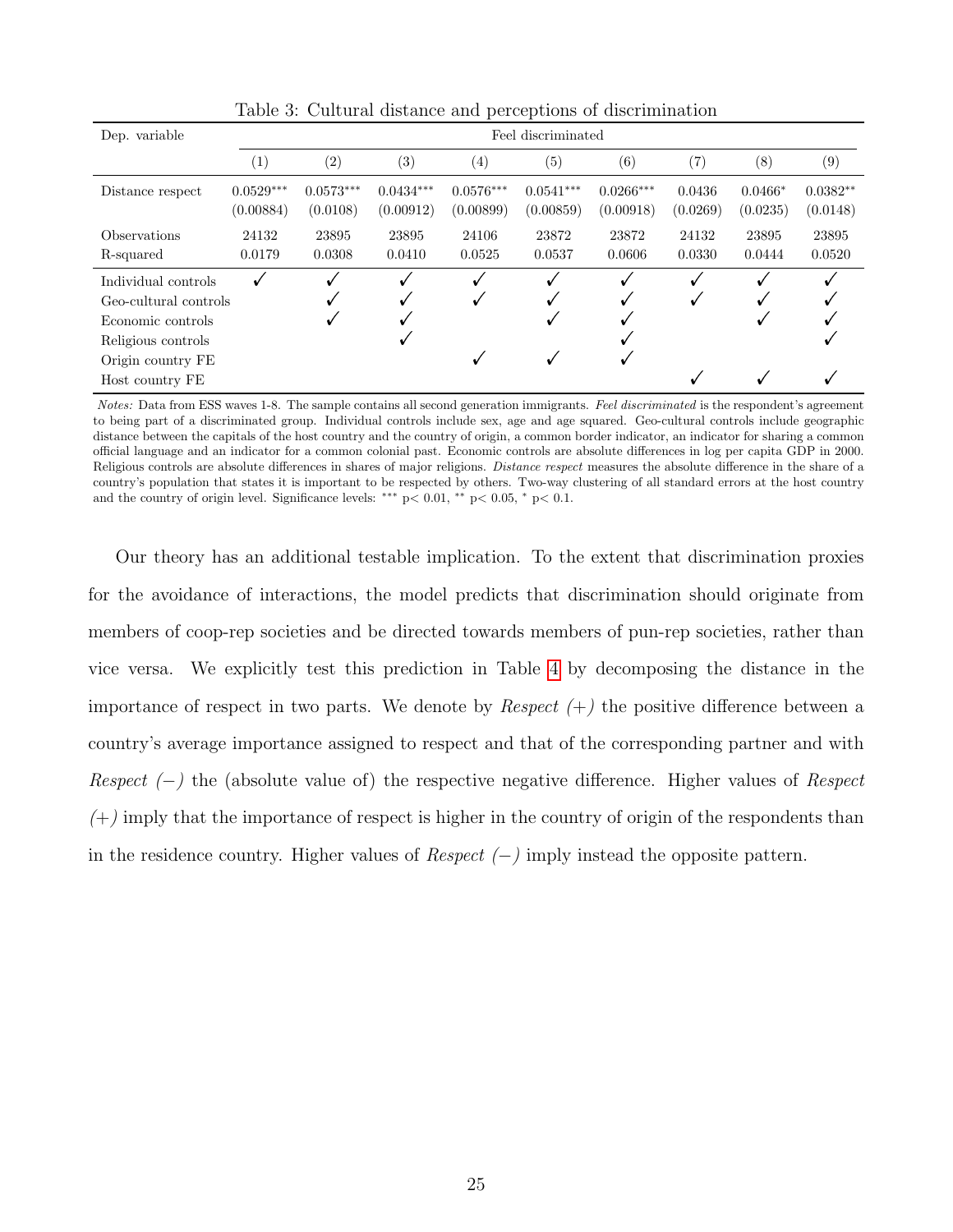| Dep. variable         | Feel discriminated |             |                   |             |             |            |            |            |             |
|-----------------------|--------------------|-------------|-------------------|-------------|-------------|------------|------------|------------|-------------|
|                       | $\left( 1\right)$  | $\rm(2)$    | $\left( 3\right)$ | (4)         | (5)         | (6)        | (7)        | (8)        | (9)         |
| Respect $(+)$         | $0.0603***$        | $0.0597***$ | $0.0458***$       | $0.0646***$ | $0.0606***$ | $0.0304**$ | $0.0809**$ | $0.0709**$ | $0.0561***$ |
|                       | (0.0111)           | (0.00911)   | (0.00784)         | (0.00937)   | (0.00778)   | (0.0121)   | (0.0305)   | (0.0279)   | (0.0178)    |
| Respect $(-)$         | $-0.0171$          | $-0.0119$   | $-0.00297$        | $-0.0336$   | $-0.0394*$  | $-0.0152$  | $-0.00890$ | 0.00477    | 0.0121      |
|                       | (0.0211)           | (0.0186)    | (0.0110)          | (0.0211)    | (0.0205)    | (0.0146)   | (0.0174)   | (0.0116)   | (0.00997)   |
| Observations          | 24194              | 23895       | 23895             | 24170       | 23872       | 23872      | 24194      | 23895      | 23895       |
| R-squared             | 0.0254             | 0.0354      | 0.0456            | 0.0535      | 0.0566      | 0.0641     | 0.0362     | 0.0463     | 0.0532      |
| Individual controls   |                    |             |                   |             |             |            |            |            |             |
| Geo-cultural controls |                    |             | V                 | v           |             |            | V          |            |             |
| Economic controls     |                    |             |                   |             |             |            |            | v          |             |
| Religious controls    |                    |             |                   |             |             |            |            |            |             |
| Origin country FE     |                    |             |                   |             |             |            |            |            |             |
| Host country FE       |                    |             |                   |             |             |            |            |            |             |

<span id="page-25-0"></span>Table 4: Cultural distance and perceptions of discrimination

Notes: Data from ESS waves 1-8. The sample contains all second generation immigrants. Feel discriminated is the respondent's agreement to being part of a discriminated group. Individual controls include sex, age and age squared. Geo-cultural controls include geographic distance between the capitals of the host country and the country of origin, a common border indicator, an indicator for sharing a common official language and an indicator for a common colonial past. Economic controls are differences in log per capita GDP in 2000. Religious controls are differences in shares of major religions. Distance respect measures the difference in the share of a country's population that states it is important to be respected by others. A positive distance implies that respect is more important in the country of origin. All economic and religious controls are allowed to have different effects for positive and negative differences. Two-way clustering of all standard errors at the host country and the country of origin level. Significance levels: ∗∗∗ p< 0.01, ∗∗ p< 0.05, <sup>∗</sup> p< 0.1.

The pattern revealed by Table [4](#page-25-0) is consistent with the predictions of the theory. Perceptions of discrimination are primarily expressed by immigrants from countries that value respect more than their dyadic partner implying that members of coop-rep societies are more likely to discriminate against members of pun-rep societies. The estimated effect on  $Respect(-)$  instead, is never significant and is inconsistent in sign and magnitude across specifications. Discrimination and avoidance appears to be the response of coop-rep societies towards pun-rep societies, rather than vice versa.

Bilateral distance in terms of the importance placed on respect could proxy for cultural distance more broadly, rather than differences specific to the role of reputation. To assess the relevance of this concern we replicate the specifications reported in columns 3, 6 and 9 of Table [3](#page-24-0) by replacing the difference in the importance of respect with differences in the importance of each of twenty other basic human values. Together, these twenty-one values constitute the Schwartz module of the ESS. Figure [3](#page-26-0) plots histograms of t-statistics for coefficients estimated as part of this exercise. Few other values significantly predict perceptions of discrimination, and none of them does so consistently across specifications. Given the high correlation among human values, these results are encouraging for our analysis as they suggest that avoidance and discrimination are not the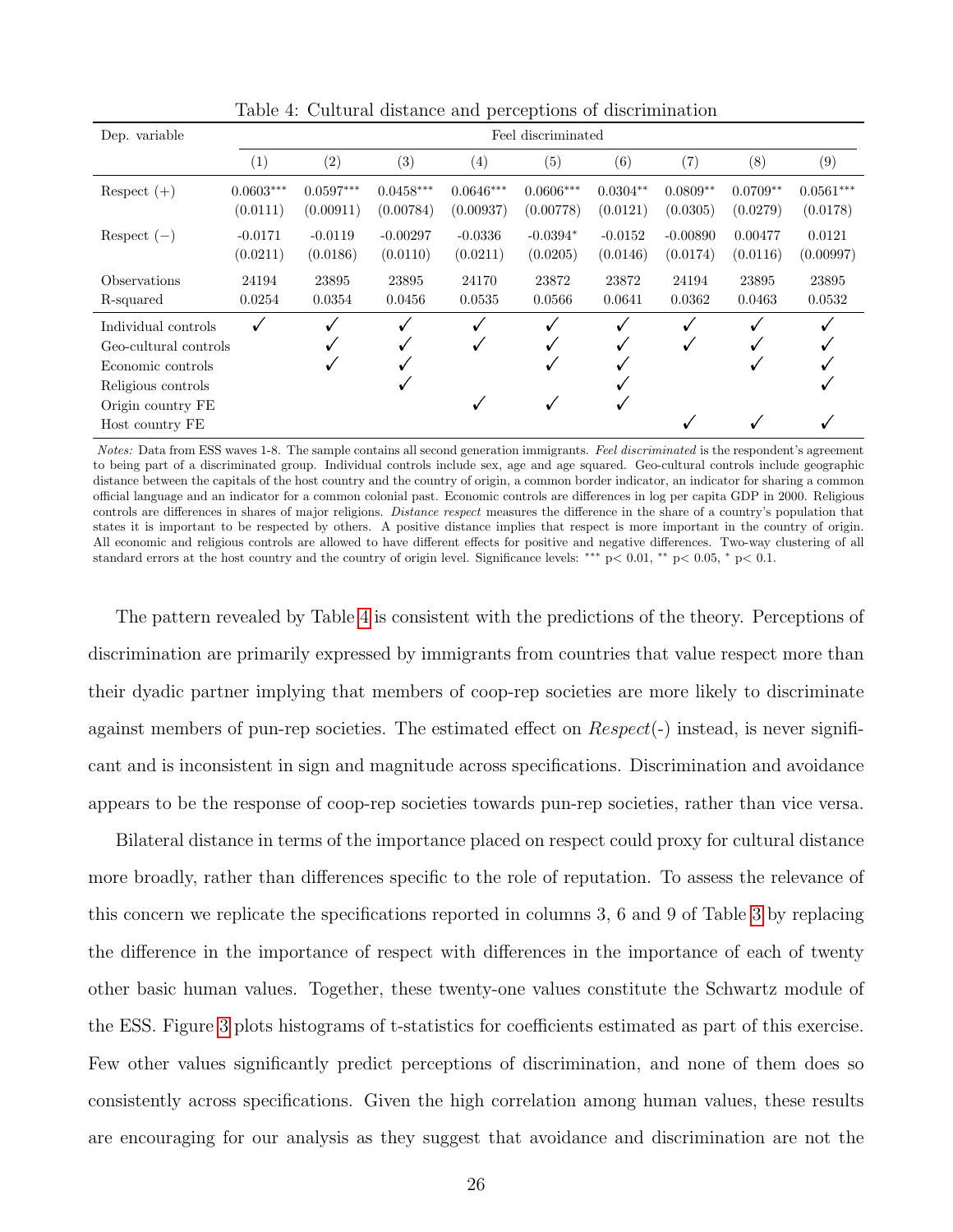general product of cultural differences, but rather the specific outcome of cross-cultural differences in the role of punishment and honor.



<span id="page-26-0"></span>Figure 3: Other measures of cultural distance

Notes: Data from ESS waves 1-8. Panels display t-statistics for coefficient estimates of the effect of various measures of cultural distance on perceptions of discrimination, from specifications in columns 3, 6 and 9 of Table [3.](#page-24-0) The red line indicates t-statistics when the right hand side variable is the distance in the importance of respect.

# Conclusion

In this paper, we study conditions for cooperation and conflict when societies with different reputational considerations (punishment-based vs cooperation-based) interact. Using a game theoretic model, we show that members of a punishment-based society have little incentive to cooperate in such intergroup interactions, while members of a society with cooperation-based reputation might in consequence avoid such interactions alltogether. Empirical patterns on immigrants' imprisonment rates in the US and perceptions of discrimination of immigrants in European countries are consistent with the model's predictions.

Our paper is most related to Fearon and Laitin [\(1996\)](#page-29-0), who explain interethnic cooperation by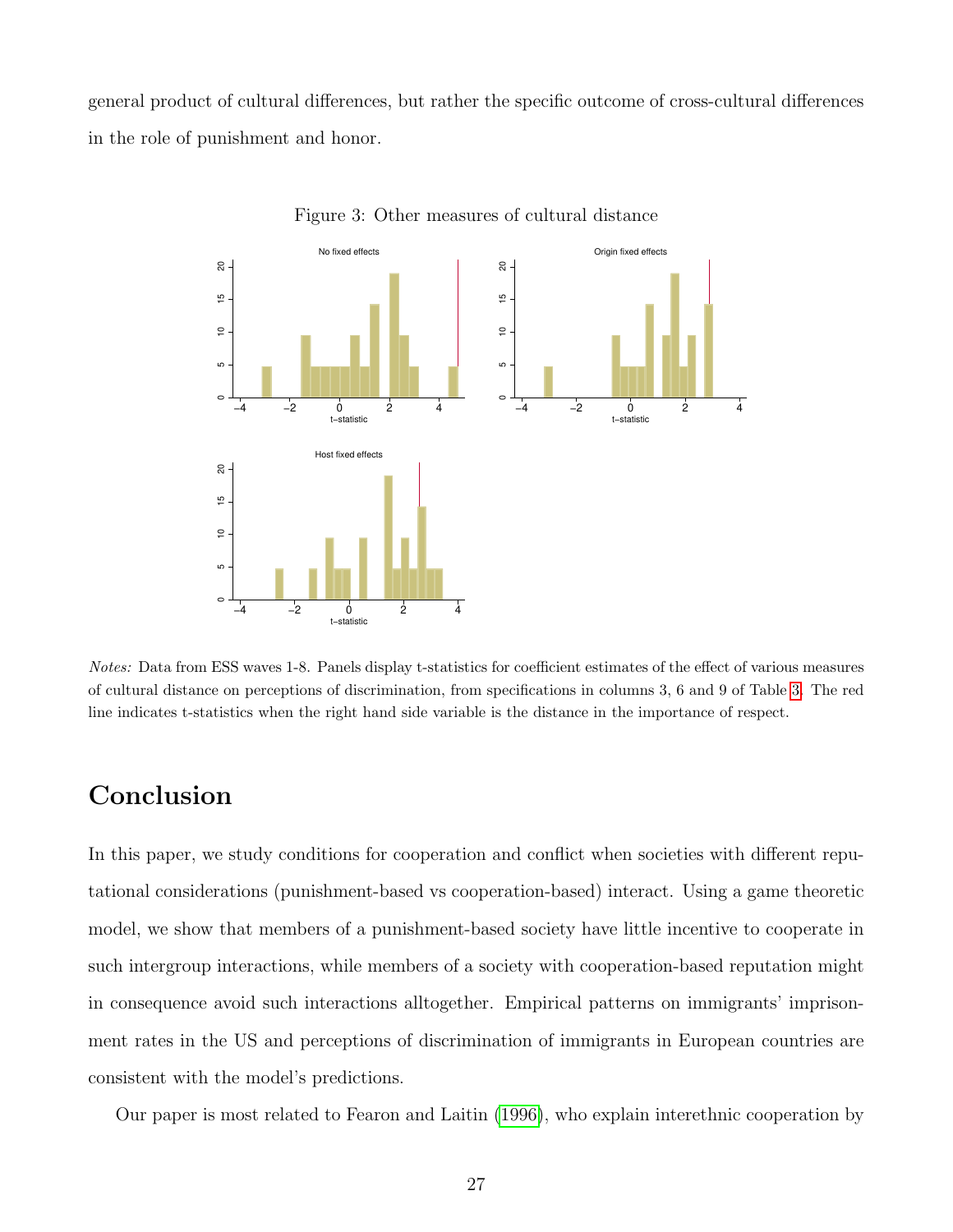showing theoretically the existence of equilibria in which groups avoid escalation of conflict and equilibria in which ingroups "police their own". By adding the element of cross-cultural difference we show that the existence of such equilibria is more likely when the groups that interact share the same reputational considerations. While their theory explains why intergroup cooperation is common, ours explains when such cooperation is more likely to break down.

By highlighting the existence of cross-cultural variation in mechanisms that support observationally equivalent group-level behaviors and outcomes, our study is very close in spirit to Greif [\(1994\)](#page-30-12). Using the comparison between Genoese and Maghribi traders, Greif [\(1994\)](#page-30-12) shows that the same fundamental economic problem can be solved equally effectively in different ways, each supported by different cultural beliefs. To solve the problem of agency, the Genoese relied on contracts and impersonal relations, while the Maghribis relied on a collectivist system of information-sharing. Yet intergroup contact in the context of international trade favored one group (the Genoese) and led the other one (the Maghribis) to extinction. Our framework similarly considers isolated cultures that effectively manage to solve a societal problem (cooperation) and their interaction, but focuses on reputation as the crucial aspect of cultural differences.

The theoretical framework presented here can be extended in various ways. One such extension concerns the role of institutions and the rule of law. So far we have abstracted from any institutional mechanisms that enforce cooperation and punish deviant behavior. It can be shown that allowing for a third party enforcer has different effects in punishment-based vs cooperation-based societies. External punishment is compatible with cooperation-based reputation and can enhance cooperation by further increasing the cost of deviant behavior. It is instead less compatible with punishment-based reputation. Since typically not only defection, but also punishment would be sanctioned by law, external enforcement reduces the incentives to punish and can theoretically even increase defection rates in the short run in punishment-based societies. This insight is consistent with the empirical observation that the rule of law is stronger in cooperation-based societies rather than in societies of honor. It also echoes, albeit through a different mechanism, the findings of Tabellini [\(2008\)](#page-32-11) that local enforcement has potentially pernicious effects for cooperation. We are exploring this interaction between culture and institutions in parallel research.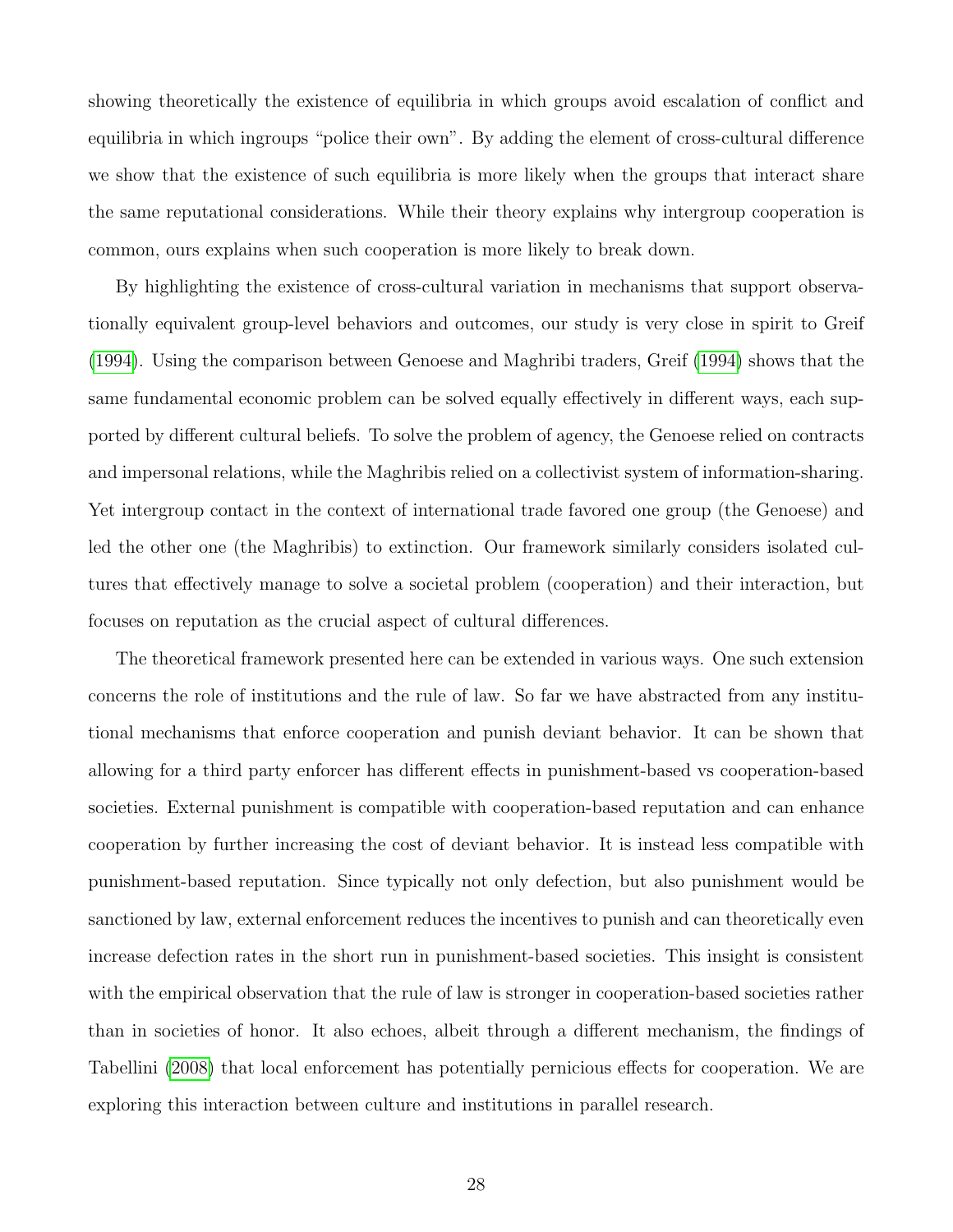# References

<span id="page-28-2"></span>Allport, Gordon. 1954. "The Nature of Prejudice". (Reading, MA).

- <span id="page-28-8"></span>Aronowitz, A. 2002. "Assimilation, Acculturation, and Juvenile Delinquency among Second Generation Turkish Youths in Berlin". In *Migration, Culture Conflict and Crime*, ed. by Joshua D. Freilich and Moshe Addad, 233–260. Dartmouth: Dartmouth Publishing Company.
- <span id="page-28-3"></span>Bansak, Kirk, Jens Hainmueller, and Dominik Hangartner. 2016. "How Economic, Humanitarian, and Religious Concerns shape European Attitudes toward Asylum Seekers". Science 354 (6309): 217–222.
- <span id="page-28-0"></span>Bates, Robert H. 1983. "Modernization, Ethnic Competition, and the Rationality of Politics in Contemporary Africa". In State versus Ethnic Claims: African Policy Dilemmas, ed. by Donald Rothchild and Victor A. Olorunsola, 152:171. Westview Press Boulder, CO.
- <span id="page-28-4"></span>Bednar, Jenna, and Scott Page. 2007. "Can Game(s) Theory Explain Culture? The Emergence of Cultural Behavior within Multiple Games". Rationality and Society 19 (1): 65–97.
- <span id="page-28-5"></span>Bednar, Jenna, and Scott E Page. 2018. "When Order Affects Performance: Culture, Behavioral Spillovers, and Institutional Path Dependence". American Political Science Review 112 (1): 82–98.
- <span id="page-28-7"></span>Benjaminsen, Tor A, Faustin P Maganga, and Jumanne Moshi Abdallah. 2009. "The Kilosa Killings: Political Ecology of a Farmer–Herder Conflict in Tanzania". Development and Change 40 (3): 423–445.
- <span id="page-28-6"></span>Boehm, Christopher, et al. 1984. Blood Revenge: The Anthropology of Feuding in Montenegro and other Tribal Societies. Lawrence: University Press of Kansas Lawrence, KS.
- <span id="page-28-9"></span>Bovenkerk, Frank, and Tineke Fokkema. 2016. "Crime among Young Moroccan Men in the Netherlands: Does their Regional Origin Matter?" European Journal of Criminology 13 (3): 352–371.
- <span id="page-28-1"></span>Brandt, Hannelore, Christoph Hauert, and Karl Sigmund. 2003. "Punishment and Reputation in Spatial Public Goods Games". Proceedings of the Royal Society of London B: Biological Sciences 270 (1519): 1099–1104.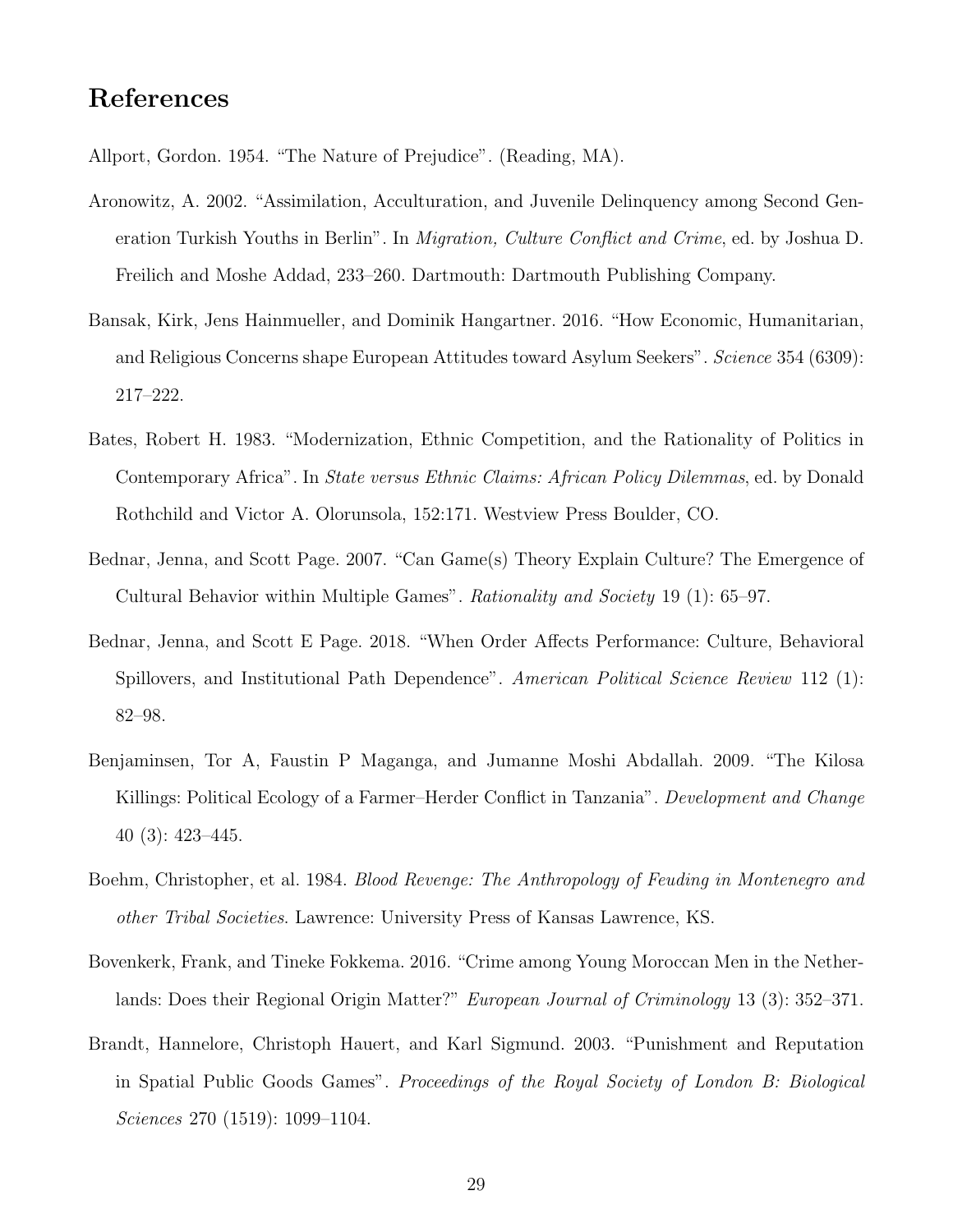- <span id="page-29-5"></span>Brooks, Benjamin A, Karla Hoff, and Priyanka Pandey. 2018. "Cultural Impediments to Learning to Cooperate: An Experimental Study of High- and Low-Caste Men in rural India". Proceedings of the National Academy of Sciences 115 (45): 11385–11392.
- <span id="page-29-8"></span>Campbell, Bradley, and Jason Manning. 2014. "Microaggression and Moral Cultures". Comparative Sociology 13 (6): 692–726.
- <span id="page-29-9"></span>— . 2018. The Rise of Victimhood Culture: Microaggressions, Safe Spaces, and the New Culture Wars. Springer.
- <span id="page-29-7"></span>Campbell, J. K. 1964. Honour, Family, and Patronage: A Study of Institutions and Moral Values in a Greek Mountain Community. Oxford: Clarendon.
- <span id="page-29-3"></span>Dal B<sub>0</sub>, Pedro. 2005. "Cooperation under the Shadow of the Future: Experimental Evidence from Infinitely Repeated Games". American Economic Review 95 (5): 1591–1604.
- <span id="page-29-4"></span>dos Santos, Miguel, Daniel J Rankin, and Claus Wedekind. 2011. "The Evolution of Punishment through Reputation". Proceedings of the Royal Society of London B: Biological Sciences 278 (1704): 371–377.
- <span id="page-29-10"></span>Ellickson, Robert C. 1991. Order without Law. Harvard University Press.
- <span id="page-29-6"></span>Enke, Benjamin. 2019. "Kinship, Cooperation, and the Evolution of Moral Systems". The Quarterly Journal of Economics 134 (2): 953–1019.
- <span id="page-29-0"></span>Fearon, James D, and David D Laitin. 1996. "Explaining Interethnic Cooperation". American Political Science Review 90 (4): 715–735.
- <span id="page-29-2"></span>Fehr, Ernst, and Urs Fischbacher. 2003. "The Nature of Human Altruism". Nature 425 (6960): 785.
- <span id="page-29-1"></span>Fehr, Ernst, and Simon Gächter. 2000. "Cooperation and Punishment in Public Goods Experiments". American Economic Review 90 (4): 980–994.
- <span id="page-29-11"></span>Fernández, Raquel. 2011. "Does Culture Matter?" In Handbook of Social Economics, ed. by Jess Benhabib, Alberto Bisin, and Matthew O. Jackson, 1:481–510. Elsevier.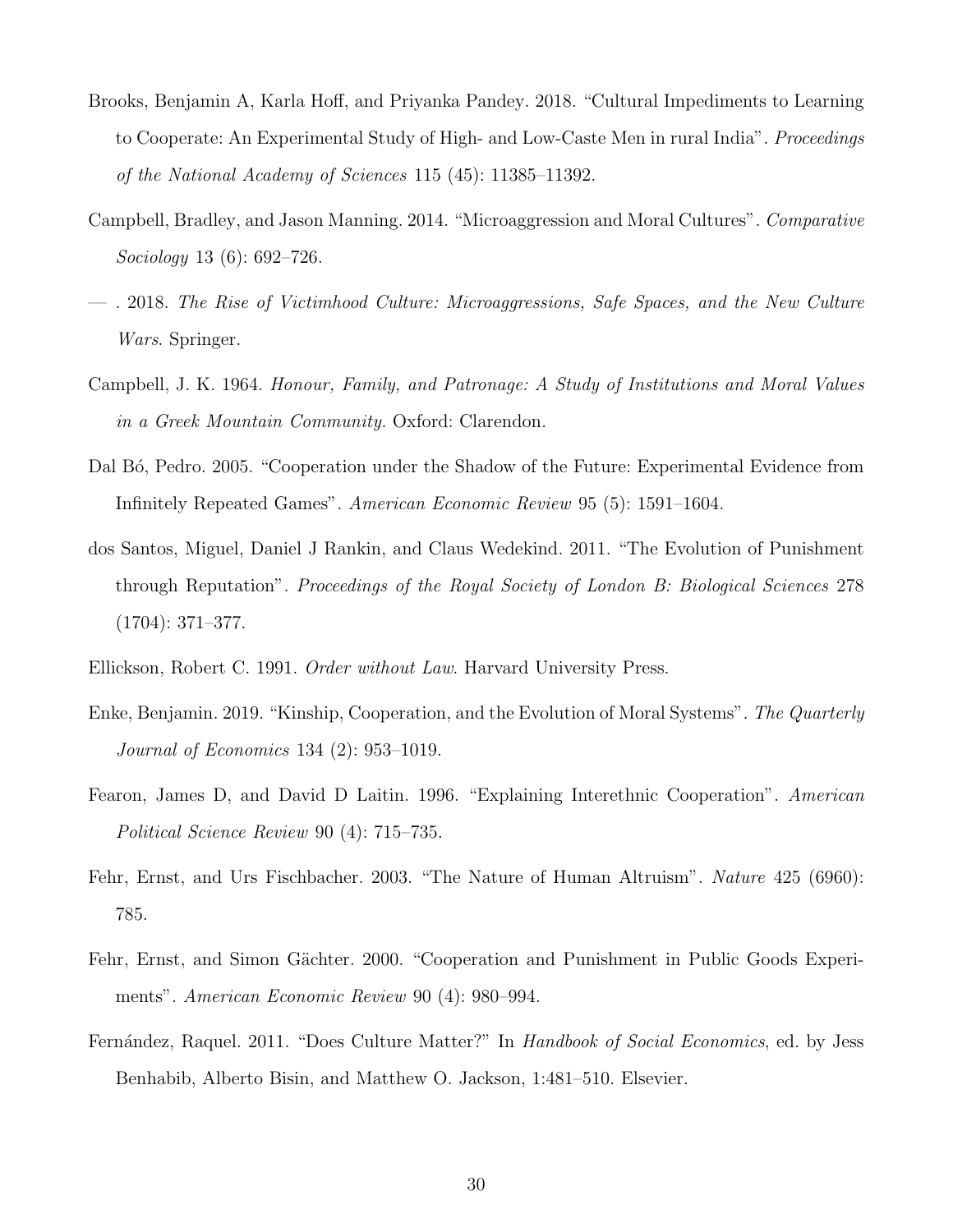- <span id="page-30-9"></span>Figueredo, Aurelio José, et al. 2004. "Farmers, Herders, and Fishers: The Ecology of Revenge". Evolution and Human Behavior 25 (5): 336–353.
- <span id="page-30-1"></span>Gagnon Jr, Valere P. 1994. "Ethnic Nationalism and International Conflict: The Case of Serbia". International Security 19 (3): 130–166.
- <span id="page-30-0"></span>Gellner, Ernest. 1983. Nations and Nationalism. Ithaca, NY: Cornell University Press.
- <span id="page-30-10"></span>Giuliano, Paola. 2007. "Living Arrangements in Western Europe: Does Cultural Origin Matter?" Journal of the European Economic Association 5 (5): 927–952.
- <span id="page-30-7"></span>Gould, Roger V. 2000. "Revenge as Sanction and Solidarity Display: An Analysis of Vendettas in Nineteenth-Century Corsica". American Sociological Review 65 (5): 682–704.
- <span id="page-30-12"></span>Greif, Avner. 1994. "Cultural Beliefs and the Organization of Society: A Historical and Theoretical Reflection on Collectivist and Individualist Societies". *Journal of Political Economy* 102 (5): 912–950.
- <span id="page-30-6"></span>Grosjean, Pauline. 2014. "A History of Violence: The Culture of Honor and Homicide in the US South". Journal of the European Economic Association 12 (5): 1285–1316.
- <span id="page-30-11"></span>Guiso, Luigi, Paola Sapienza, and Luigi Zingales. 2009. "Cultural Biases in Economic Exchange?" The Quarterly Journal of Economics 124 (3): 1095–1131.
- <span id="page-30-5"></span>Hainmueller, Jens, and Dominik Hangartner. 2013. "Who Gets a Swiss Passport? A Natural Experiment in Immigrant Discrimination". American Political Science Review 107 (1): 159–187.
- <span id="page-30-8"></span>Hamamura, Takeshi, et al. 2009. "Approach–Avoidance Motivation and Information Processing: A Cross-Cultural Analysis". Personality and Social Psychology Bulletin 35 (4): 454–462.
- <span id="page-30-2"></span>Henrich, Joseph, et al. 2006. "Costly Punishment across Human Societies". Science 312 (5781): 1767–1770.
- <span id="page-30-3"></span>Herrmann, Benedikt, Christian Thöni, and Simon Gächter. 2008. "Antisocial Punishment across Societies". Science 319 (5868): 1362–1367.
- <span id="page-30-4"></span>Horowitz, Donald L. 1985. Ethnic Groups in Conflict. Berkeley: University of California Press.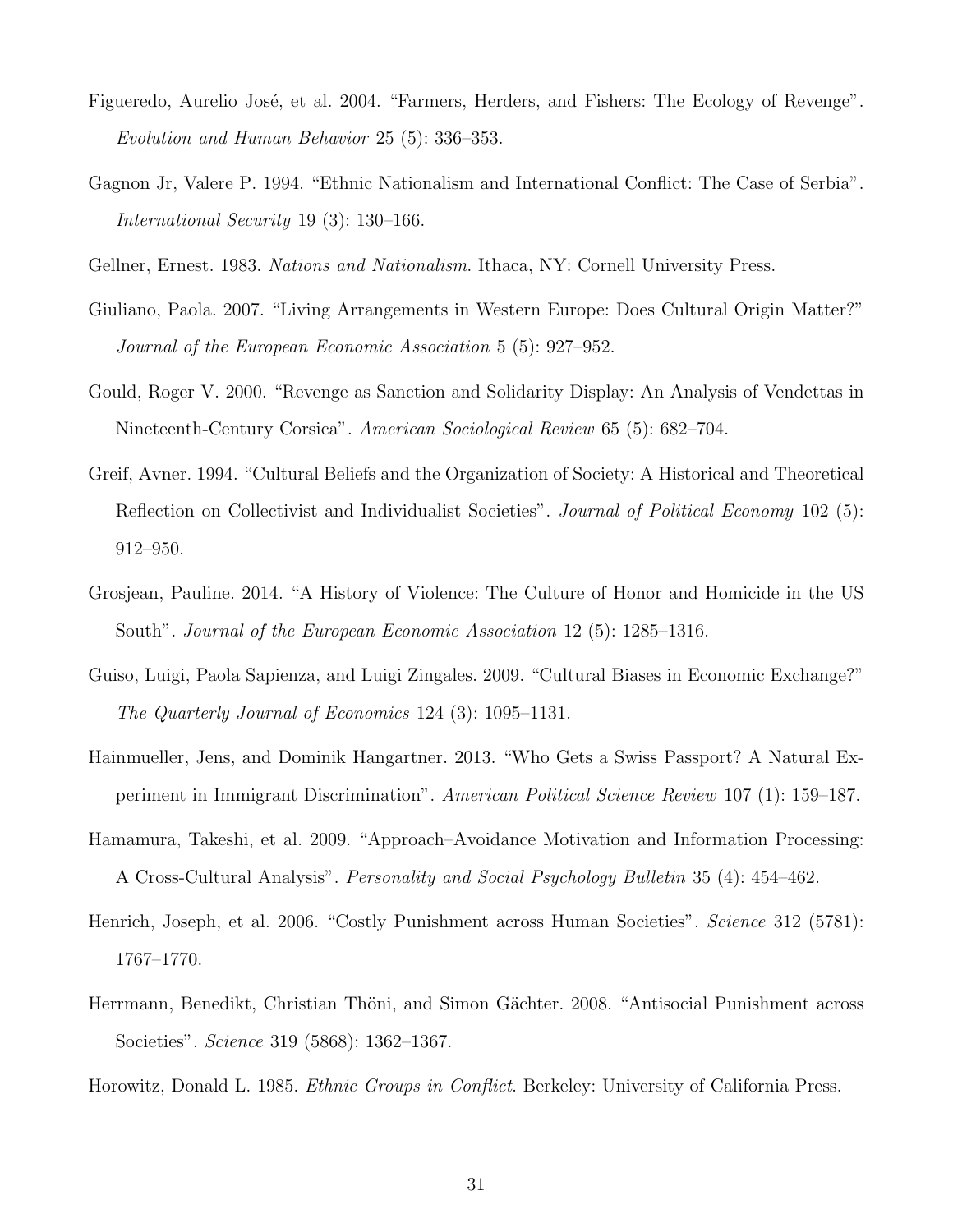- <span id="page-31-4"></span>Huntington, Samuel P. 1996. The Clash of Civilizations and the Remaking of World Order. London: Simon & Schuster.
- <span id="page-31-11"></span>Junger-Tas, Josine. 2001. "Ethnic Minorities, Social Integration and Crime". European Journal on Criminal Policy and Research 9 (1): 5–29.
- <span id="page-31-7"></span>Keiser, R. Lincoln. 1991. Friend by Day, Enemy by Night: Organized Vengeance in a Kohistani Community. Fort Worth, TX: Holt, Rinehart / Winston.
- <span id="page-31-9"></span>Kim, Young-Hoon, and Dov Cohen. 2010. "Information, Perspective, and Judgments about the Self in Face and Dignity Cultures". Personality and Social Psychology Bulletin 36 (4): 537–550.
- <span id="page-31-0"></span>Laitin, David D. 1995. "National Revivals and Violence". *European Journal of Sociology/Archives* Européennes de Sociologie 36 (1): 3–43.
- <span id="page-31-3"></span>Leung, Angela K-Y, and Dov Cohen. 2011. "Within-and between-Culture Variation: Individual Differences and the Cultural Logics of Honor, Face, and Dignity Cultures." Journal of Personality and Social Psychology 100 (3): 507.
- <span id="page-31-10"></span>Little, Peter D. 1992. The Elusive Granary: Herder, Farmer, and State in Northern Kenya. Cambridge University Press.
- <span id="page-31-2"></span>Milinski, Manfred, Dirk Semmann, and Hans-Jürgen Krambeck. 2002. "Reputation Helps Solve the Tragedy of the Commons". Nature 415 (6870): 424–426.
- <span id="page-31-5"></span>Moscona, Jacob, Nathan Nunn, and James A Robinson. 2017. "Keeping it in the Family: Lineage Organization and the Scope of Trust in Sub-Saharan Africa". American Economic Review, Papers and Proceedings 107 (5): 565–71.
- <span id="page-31-6"></span>Moscona, Jacob, Nathan Nunn, James A Robinson, et al. 2019. Kinship and Conflict: Evidence from Segmentary Lineage Societies in Sub-Saharan Africa. Unpublished Manuscript), number=. Harvard University.
- <span id="page-31-8"></span>Nisbett, Richard E., and Dov Cohen. 1996. Culture of Honor: The Psychology of Violence in the South. Boulder, CO: Westview Press.
- <span id="page-31-1"></span>Nowak, Martin A., and Karl Sigmund. 1998a. "Evolution of Indirect Reciprocity by Image Scoring". Nature 393 (6685): 573–577.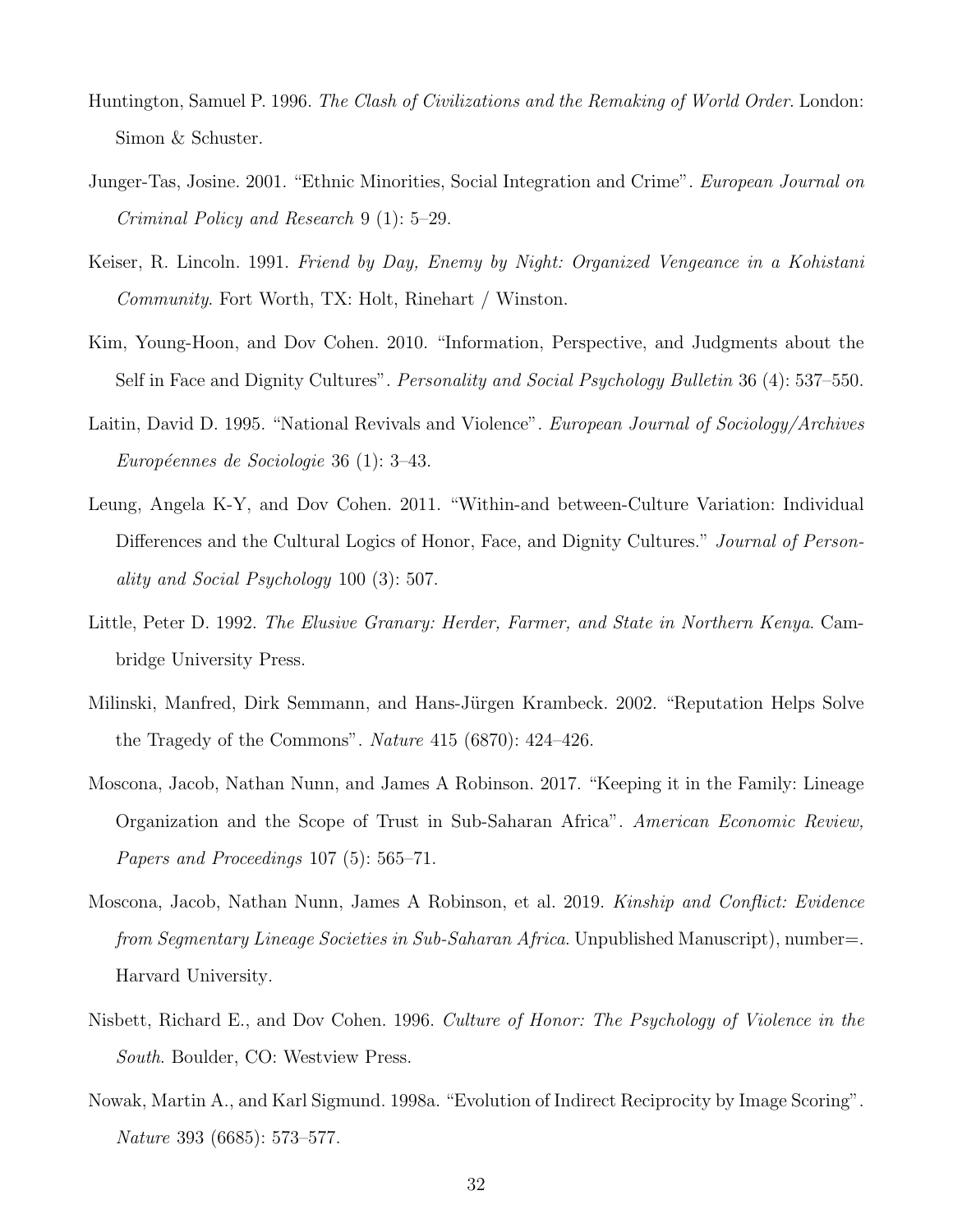- <span id="page-32-1"></span>Nowak, Martin A, and Karl Sigmund. 1998b. "The Dynamics of Indirect Reciprocity". *Journal of* Theoretical Biology 194 (4): 561–574.
- <span id="page-32-6"></span>Ofuoku, Albert U, and Benjamin I Isife. 2009. "Causes, Effects and Resolution of Farmers-Nomadic Cattle Herders Conflict in Delta State, Nigeria". Journal of Agricultural Practice and Science 69 (1-2).
- <span id="page-32-10"></span>Ruggles, Steven, et al. 2010. Integrated Public Use Microdata Series: Version 5.0 [Machine-Readable Database. Minneapolis: University of Minnesota.
- <span id="page-32-0"></span>Sambanis, Nicholas, and Moses Shayo. 2013. "Social Identification and Ethnic Conflict". American Political Science Review 107 (2): 294–325.
- <span id="page-32-4"></span>Schläpfer, Alain. 2018. "The Emergence and Selection of Reputation Systems that Drive Cooperative Behaviour". Proceedings of the Royal Society B: Biological Sciences 285 (1886): 20181508.
- <span id="page-32-9"></span>Schwartz, Shalom H. 1994. "Are There Universal Aspects in the Structure and Contents of Human Values?" Journal of Social Issues 50 (4): 19–45.
- <span id="page-32-7"></span>Sellin, Thorsten. 1938. "Culture Conflict and Crime". American Journal of Sociology 44 (1): 97– 103.
- <span id="page-32-8"></span>Shoham, Shlomo. 1962. "The Application of the "Culture-Conflict" Hypothesis to the Criminality of Immigrants in Israel". The Journal of Criminal Law, Criminology, and Police Science 53 (2): 207–214.
- <span id="page-32-2"></span>Sigmund, Karl, Christoph Hauert, and Martin A Nowak. 2001. "Reward and Punishment". Proceedings of the National Academy of Sciences 98 (19): 10757–10762.
- <span id="page-32-5"></span>Stewart, Frank Henderson. 1994. Honor. Chicago: University of Chicago Press.
- <span id="page-32-3"></span>Sylwester, Karolina, and Gilbert Roberts. 2013. "Reputation-Based Partner Choice is an Effective Alternative to Indirect Reciprocity in Solving Social Dilemmas". Evolution and Human Behavior 34 (3): 201–206.
- <span id="page-32-11"></span>Tabellini, Guido. 2008. "The Scope of Cooperation: Values and Incentives". The Quarterly Journal of Economics 123 (3): 905–950.